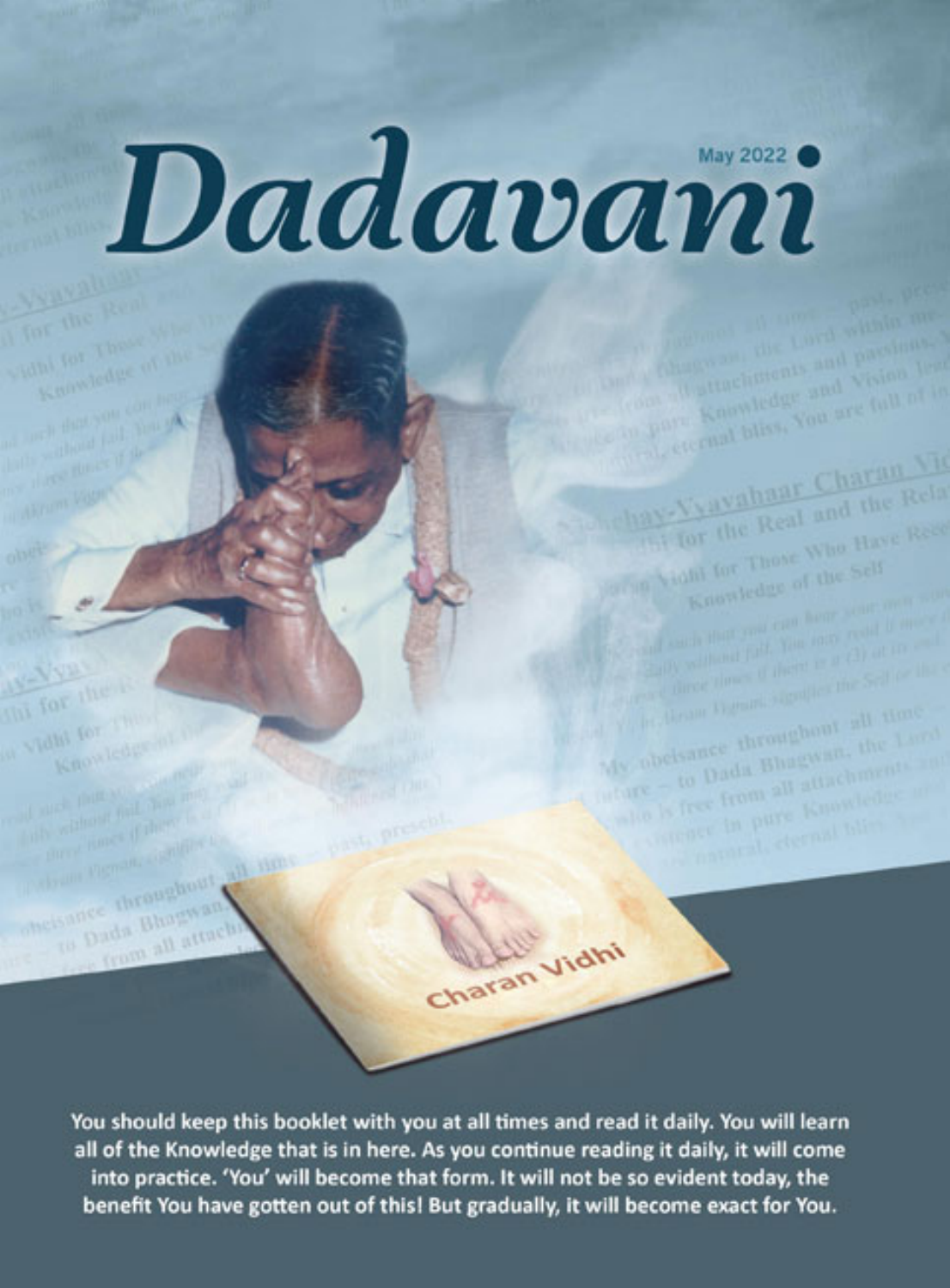

Adalaj : Satsang - Gnan Vidhi : Dt. 19 to 20 March 2022

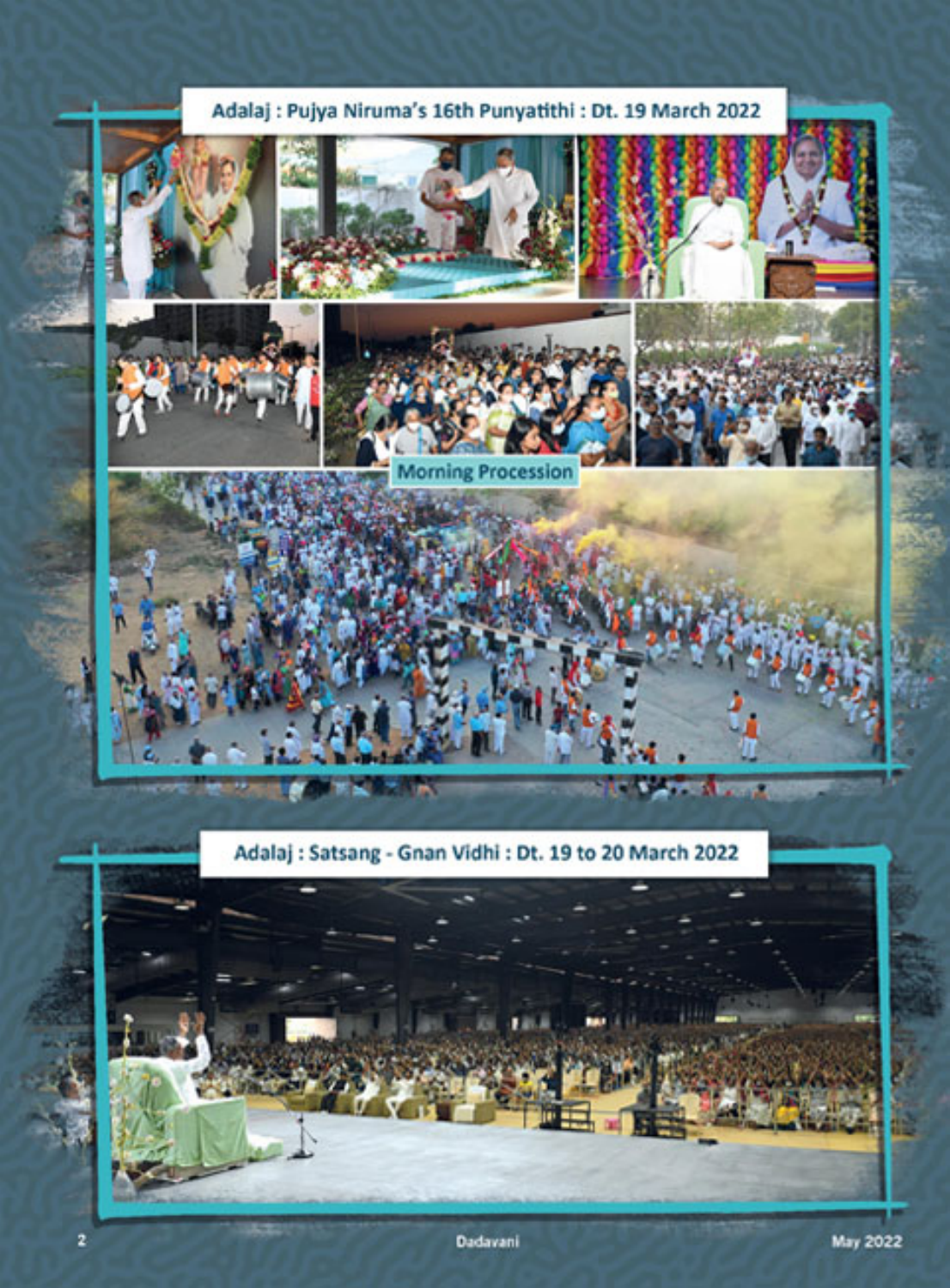**Editor : Dimple Mehta May 2022 Pages - 32**

# **DADAVANI**

#### **The Charan Vidhi Is for the Worship of the Self**

#### **EDITORIAL**

Absolutely revered Dadashri has given the *Charan Vidhi* (spiritual booklet to sustain awakened awareness) as part of a tool for daily *Purusharth* (progress as the Self) after attaining the Knowledge of the Self on the *Akram* path (step-less path to Self-realization). In the beginning and end portions of the *Charan Vidhi*, we ask for energies, and in the middle portion, there is the worship of the properties of the Self (*Siddha Stuti*). As for the history of how the *Charan Vidhi* began, there was a *mahatma* (Self-realized One) who was close to Dadashri; he would recite the *Nishchay-Vyavahaar Charan Vidhi* (The Vidhi for the Real and the Relative) from memory while placing his head on Dada's feet. Later on, it was transcribed on paper. In the early days, it would be written by hand, and four copies of it would be produced using carbon paper. Down the line, the *Charan Vidhi* was duplicated using a cyclostyle and then distributed to *mahatmas*. However, it would easily tear, so from 1974 onwards, the *Charan Vidhi* booklet was printed and distributed to *mahatmas*.

Absolutely revered Dadashri told *mahatmas* that they should read the *Charan Vidhi* once daily, without fail. This is because it is something that does not allow *mahatmas* to enter worldly life, and alongside, it increases the awakened awareness (*jagruti*) as the Self. For the protection of the 'seed' of the pure Soul, which has been 'sown' through the grace of the *Gnani Purush* (the One who has realized the Self and is able to do the same for others), the five *Agnas* (five directives that preserve the awareness as the Self) is a protective fence, *satsang* (spiritual discourse) is the equivalent of sprinkling water on it, and the *Charan Vidhi* is the equivalent of adding fertilizer to it for nourishment. Just as through daily food intake, the body gets nourishment, similarly, the five *Agnas*, *satsang*, *Charan Vidhi*, and reading of Dada's books gives nourishment for the awakened awareness of the Self.

In the current edition, the fundamental details of the *Charan Vidhi* have been given, such as, what is the *Charan Vidhi*? What is the purpose of doing it? When should it be done? How should it be done? Is it done mechanically or with applied awareness? When it is done with applied awareness, who says it, who 'reads' it, and who listens to it? While doing the *Charan Vidhi*, the purification and steadiness of the *antahkaran* (mind, intellect, *chit*, and ego) arises, and there is the absence of *kashay* (anger, pride, deceit, and greed). This and more has been explained in this edition.

Absolutely revered Dadashri has given detailed explanation on how to do the *Charan Vidhi* with *upayog* (applied awareness as the Self), whereby it can be 'read', with each and every letter, with the eyes closed. Each and every letter can be 'read' clearly, for example, '*H-e n-i-r-a-a-g-i*, *n-i-r-v-i-k-a-a-r-i* (Oh Lord, who is free from all attachments and passions).' At that time, the One 'reading' is definitely in the Self. Just as one reads from a book, it is 'read' like that with the eyes closed! When not even a single thought of worldly life arises and all the letters of the *Charan Vidhi* are 'read', that is referred to as having done it with *upayog*.

For *Purusharth*, *mahatmas* should definitely complete the *Charan Vidhi* as part of their daily routine. Along with that, they should study it by understanding it in depth, so that the *jagruti* as the Self increases. In doing so, the experience of the Self continues to increase, until *spashta vedan* (the clear and distinct experience of the Self) is ultimately experienced. The ardent, heartfelt prayer is that the current edition serves as an aid for *mahatmas* to reach the absolutely independent (*niralamb*) state as the Self.

**~ Jai Sat Chit Anand**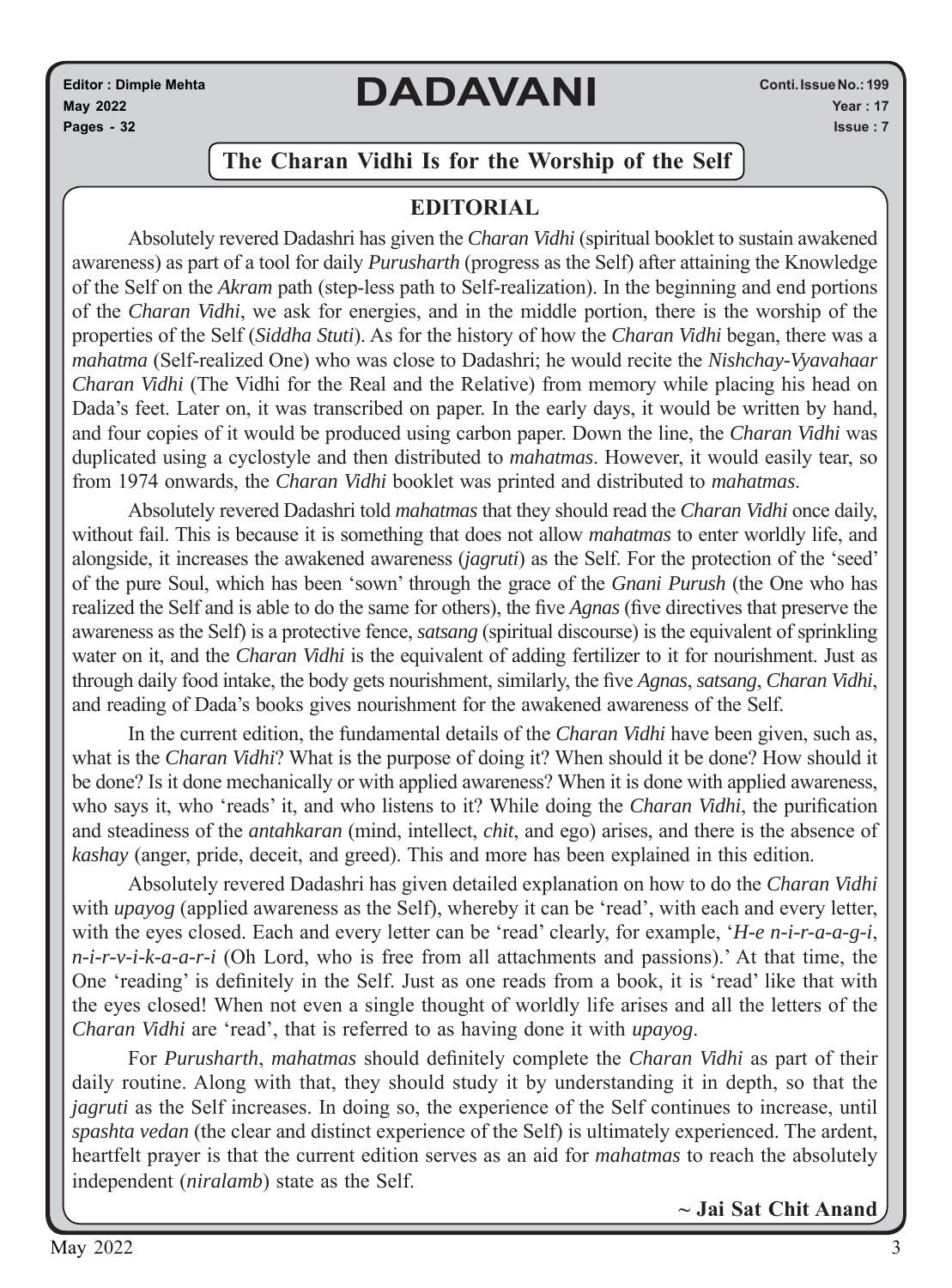#### **The Charan Vidhi Is for the Worship of the Self**

*Dadashri has given detailed explanations for this Science in the Gujarati language and He has urged those who want to understand*  its depth fully, to learn Gujarati. While reading these English translations, if you feel there is any sort of contradiction, then it *is the mistake of the translators and the understanding of the matter should be clarified with the living Gnani.* 

*The term pure Soul is used by the Gnani Purush for the awakened Self, after the Gnan Vidhi. The word Self, with an uppercase 'S', refers to the awakened Self which is separate from the worldly-interacting self, which is written with a lowercase 's'. Similarly, the use of You or Your in the middle of a sentence, with an uppercase first letter, or 'You', 'Your' in single quotes at the beginning of the sentence, refers to the state of the awakened Self or Pragnya. Wherever the name 'Chandubhai' is used, the reader should substitute his or her name and read the matter accordingly.* 

*Also, note that the content in round brackets is translation of the word/s preceding the brackets. While the content in square brackets is intended to provide more clarity of the matter preceding the brackets, which is not present in the original Gujarati.* 

*Wherever Dadashri uses the term 'we', 'us', or 'our', He is referring to Himself, the Gnani Purush. The masculine third person pronoun 'he' and likewise the object pronoun 'him' have been used for the most part throughout the translation. Needless to say, 'he' includes 'she' and 'him' includes 'her'.*

*For reference, a glossary of all the Gujarati words is available on: http://www.dadabhagwan.org/books-media/glossary/. Please share any feedback about English Dadavani on engvani@dadabhagwan.org.*

#### **The Self Awakens Upon Attaining Gnan**

**Questioner:** After attaining *Gnan*  (the Knowledge of the Self) from You, I feel tremendous bliss. Now my deepest desire is only to attain *moksha* (ultimate liberation from all karma, from the physical body, and from the worldly cycle of birth and death)*.* 

**Dadashri:** Do you feel tremendous bliss?

**Questioner:** Yes, I feel tremendous bliss.

**Dadashri:** That is the bliss of the Self. The Self has awakened! The Self has awakened overnight. All your karma have been crushed to smithereens. Don't You automatically remember the fact that 'I am pure Soul'? Or do You have to make an effort to remember it?

**Questioner:** It remains in memory [continuously].

**Dadashri:** It remains the entire day, doesn't it? Your salvation is attained!

**Questioner:** Once the experience of the Self becomes established, then does nothing else remain?

**Dadashri:** Yes, it indeed becomes established. Then, all day long, it indeed remains established. Not just for one hour, but all day long, it remains constantly established.

Now that You've taken *Gnan*, You feel a lot of bliss, don't You? So now the conviction has been established, hasn't it? Now meditate on the pure Soul (*Shuddhatma*) daily, and read that small booklet that you've been given, the *Charan Vidhi*. Do you read that booklet called the *Charan Vidhi*?

**Questioner:** Yes, I read it.

**Dadashri:** Read it; that is all that needs to be done. Secondly, See the pure Soul in everyone! That does a lot of good. That is the best way.

[Moreover,] If You follow the [five] Agnas (five directives that preserve the awareness as the Self in *Akram Vignan*), then It [the state as the Self] will remain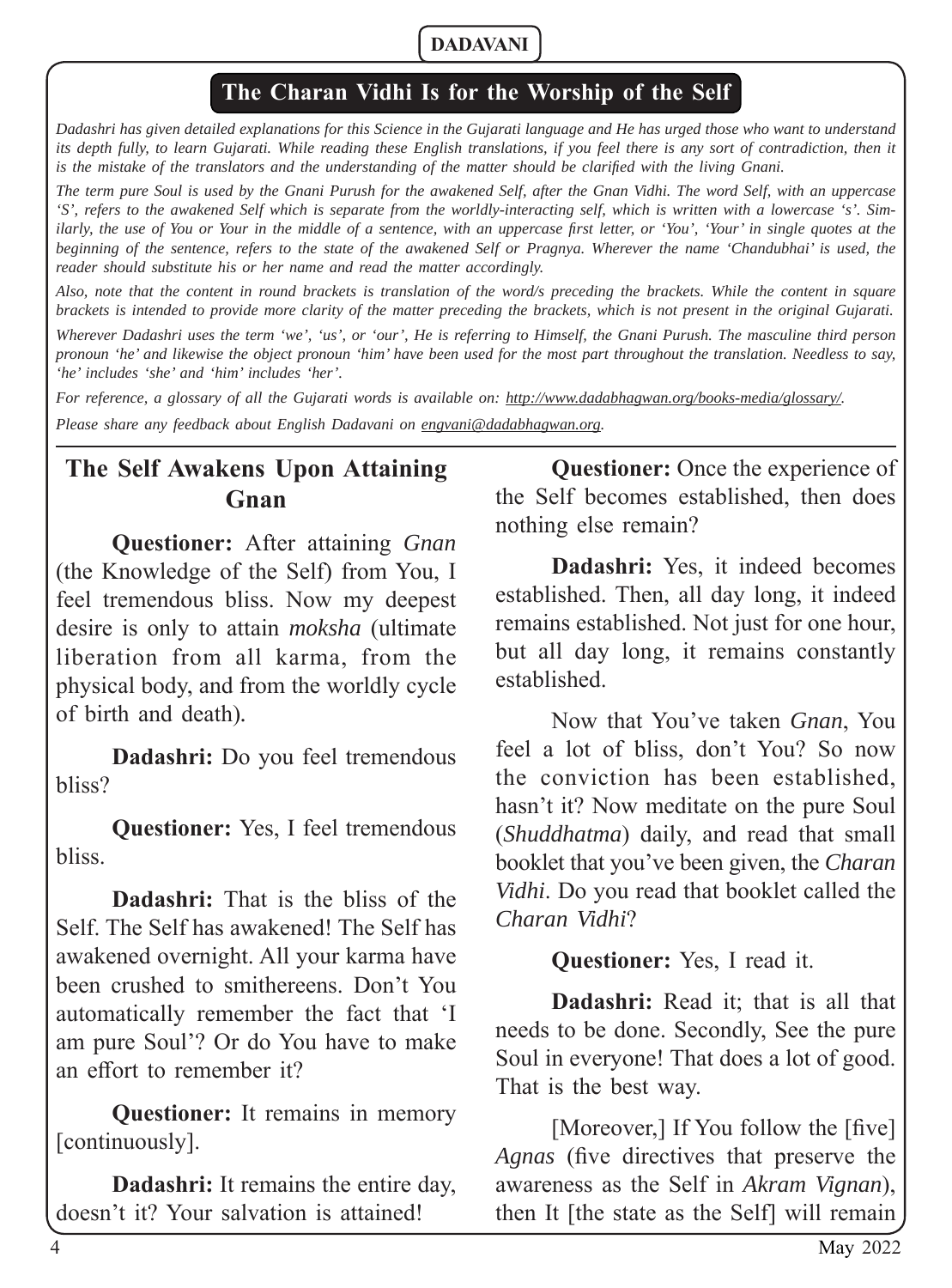very well. The *Agnas* are Its protective fence; otherwise, all of this will rot away!

# **There Is One Tool in Akram, That of the Charan Vidhi**

**Questioner:** Dada, now when we do all these *aartis* (the ritual of waving lamps in front of an idol or deity while singing a hymn) and *vidhis* (prayers that increase awareness as the Self), then all the other people around us say, "You are calling [your spiritual path] *Akram* (stepless), yet you do *vidhi*, you do *aarti*, you recite the *Namaskaar Vidhi* (the Vidhi of Salutations), so isn't all of that step-by-step (*kram*)? Isn't it the same as the *Kramik*  path (the traditional step-by-step, spiritual path of penance and austerities)?

**Dadashri:** These are the tools of *Akram*. One should, at the very least, maintain the tool of doing *aarti* at home, shouldn't he? 'We' have neither said to read the scriptures, nor to observe fasts or do penance. But there should at least be some kind of a tool, shouldn't there? As far as *kram* [the *Kramik* path] goes, one has to gradually move forward by exhausting everything.

**Questioner:** Yes, when such discussions ensue, we tell them this, but they are not ready to listen. They say, "So you are doing the same things that we do."

**Dadashri:** But they cannot understand this, can they! Whether it is these *vidhis* you are doing or the food and drinks you are consuming right now, and everything else you are doing, I am saying that these are not considered to be *kram*.

*Kram* means further study; wherever

one is currently standing, wherever one is stuck, to progress from that point step-by-step. So one first becomes aware of the knowledge, and then he develops faith in it, and later it manifests in his conduct. Once the faith is established, it happens step-by-step in this way until one eventually reaches the state of 'I am pure Soul'; that is *Kramik*.

That is how it applies to them on the *Kramik* path. Whereas this *Akram* is something that cannot be attained in even a million lifetimes.

The one who wants to attain *moksha* does not need rituals. The one who wants to attain a life-form in the celestial realm, the one who wants worldly pleasures, has a need for rituals. The one who wants to attain *moksha* needs only these two: the Knowledge of the Self (*Gnan*) and the *Agnas* of the *Gnani*.

#### **To Do Charan Vidhi Is in Accordance With 'Our' Agna**

Do you not practice anything [any rituals] anymore? Nothing at all? That's good! [Do You follow] Only Dada's *Agnas*?

# **Questioner:** Yes.

**Dadashri:** This is a Science that grants the state of *ekavatari* (whereby only one more life remains before final liberation)! If One follows my *Agnas* completely, then everything [all his karma] will be destroyed within one lifetime. Otherwise, it may take two or three more lifetimes, but not a fourth lifetime. 'You' want to do just that, don't You? Do You want to clear (*nikaal*) all this, or do you want to carry on with this same business,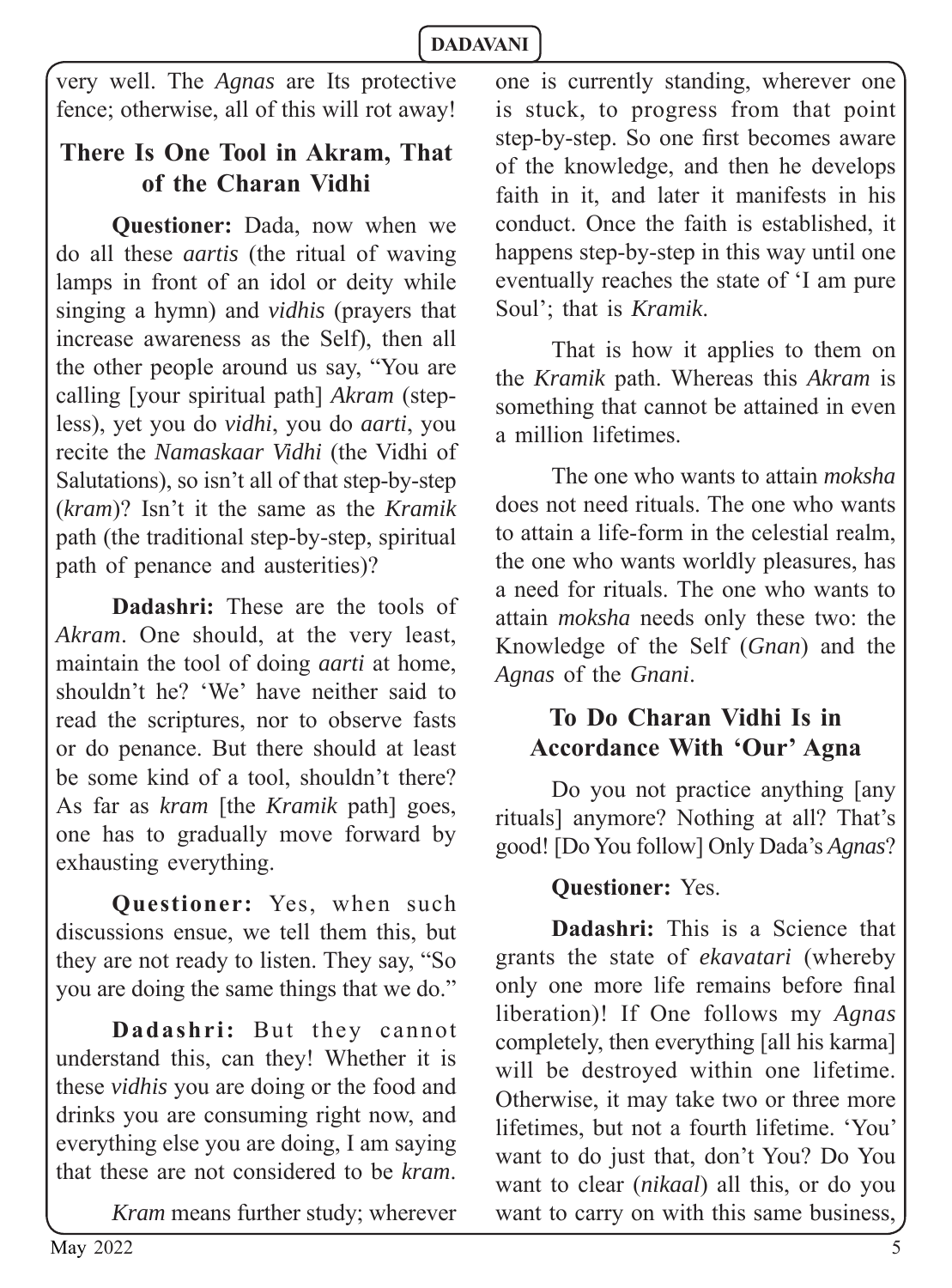life after life? 'You' don't want to? Do You feel that an end will come about once and for all? This is a Science (*Vignan*); it is not a religion (*dharma*). In religion, things have to be done. Whereas here, You do not have to 'do' anything else; You simply have to follow 'our' *Agnas*.

**Questioner:** This *Gnan* is such that we are not required to do anything else, so then why do we have to do this [*Charan*] *Vidhi*?

**Dadashri:** Are you referring to doing the *vidhis* and all that? All that is part of the *Agnas*. Only that much has to be done, nothing else needs to be done. To remain in accordance with the *Agnas* means there is the intent of attaining *moksha* in one more lifetime. To be in accordance with the *Agnas* means it should not be done through the ego. Before, you used to do what your ego told you to do; now, You are to do as per the *Agnas*, so then the responsibility is 'ours'.

# **If You Are Unable to Do Vidhi, Then Ask For Forgiveness**

**Questioner:** As such, Dada constantly remains on my mind and I have the intention to remain in the *Agnas*; all of that remains, but I am not able to do the *Charan Vidhi*, the *Namaskaar Vidhi*, all those things daily. I am able to do them sometimes and I am not able to do them other times. So what should I do about that?

**Dadashri:** Well, it is not a question at all of whether or not you are able to do them. To say that you should do them means that when the mind is idle, then

engage it in these. And if it is engaged in your business, then there's no problem with that. However, if it is not engaged in your business and if it remains idle, then the mind should not be allowed to remain idle that way. And what is it that's really important to do? Only the [*Nishchay-Vyavahaar*] *Charan Vidhi* [the Vidhi for the Real and the Relative] [which sustains the state] of the pure Soul; that alone is important to do. If it is not done, then ask Dada for forgiveness, then it will not be held against You.

If you forget to do the [*Charan*] *Vidhi* at your usual time and remember it later on, then do it later, after doing *pratikraman* (confessing, apologizing, and resolving not to repeat this mistake).

# **It Does Not Need to Be Brought Into Application, Ask For the Energy**

**Questioner:** It is written, 'Give me the energy, give me the energy.' So do we get the energy just by reading that?

**Dadashri:** Definitely! These are the words of the *Gnani Purush* (the One who has realized the Self and is able to do the same for others)! Is there not a difference between a letter from the Prime Minister and a letter from a merchant? Why are you not responding? Yes, so these are [the words] of the *Gnani Purush*. If a person tries to understand this using his intellect, then it will not do. These are things that are beyond the intellect.

**Questioner:** But in order to bring it into effect. I will have to do what is written in here, won't I?

**Dadashri:** No, this is only to be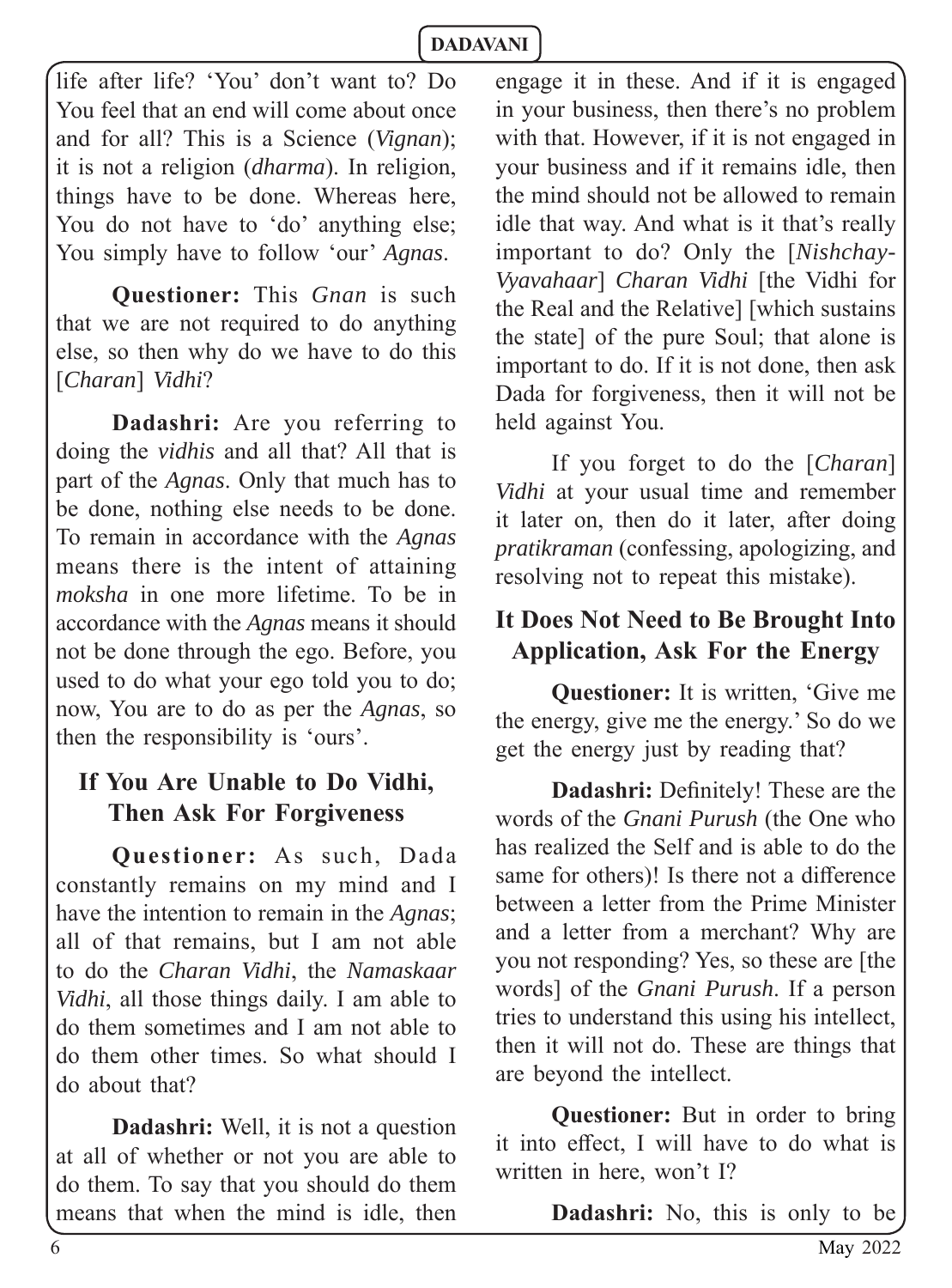read. It will come into effect on its own. So you should keep this booklet with you at all times and read it daily. You will learn all of the Knowledge that is in here. As you continue reading it daily, it will come into practice. 'You' will become that form. The benefit you have gotten out of this will not be so evident today! But gradually, it will become exact for You.

The result of asking for this energy is that it will definitely come into conduct, eventually. So you should ask for the energies from Dada Bhagwan. And Dada Bhagwan has unlimited, infinite energies, the kind that will give you whatever you ask for! So by asking for this energy, what will happen?

**Questioner:** The energy will be attained!

**Dadashri:** Yes, the energy to follow this will arise, and thereafter, You will be able to abide by it. 'You' cannot abide by it just like that. So, You should keep asking for the energy. 'You' do not have to do anything else. 'You' will not be able to immediately prevail as per what is written, nor will it happen. 'You' simply have to Know however much you [Chandubhai] are able to do and ask for forgiveness for however much you are not able to do. And along with that, ask for this energy, so You will get the energy.

#### **Do the Charan Vidhi in an Alert State**

**Questioner:** So when should the *Charan Vidhi* be done?

**Dadashri:** It can be done any time of the day, when one is in an alert state. At that time, You should say, 'Chandubhai, do the *Charan Vidhi*.' And it [the *Charan Vidhi*] is for the purpose of remaining on the side of the Self. Whereas all the other *vidhis*, such as the *Namaskaar Vidhi*, the Nine *Kalams* (nine statements in which one asks for energy to the pure Soul within for the highest spiritual intents), they are not for any side [the Self or the non-Self]. [However, in the *Charan Vidhi*] One recites, "I am like Those who became free from this worldly life." So are You the Self? Then he replies, "I have always been the Self, what is there for me to question in that? However, I am becoming free from this worldly life!"

**Questioner:** Otherwise, if we had not remained occupied in these *vidhis*, then worldly life…

**Dadashri:** Then you would get sidetracked into something else entirely. As it is, you are already in worldly life, you are not able to come out of worldly life. And that is why 'we' undertook the greatest of solutions and it has been going on for a long time for 'us', even before the *Gnan* manifested.

The *vidhis* are going on within 'us' on the spot. Yes, when 'we' give salutations like this to the One [the absolute Self] within, the *vidhi* is going on at that time. What is there within? There must be something, that is why ['we' do this]!

**Questioner:** The Lord of the fourteen worlds resides within!

**Dadashri:** Yes, but 'our' *vidhi* is going on internally. While 'we' are talking to you, it is all going on within. That is why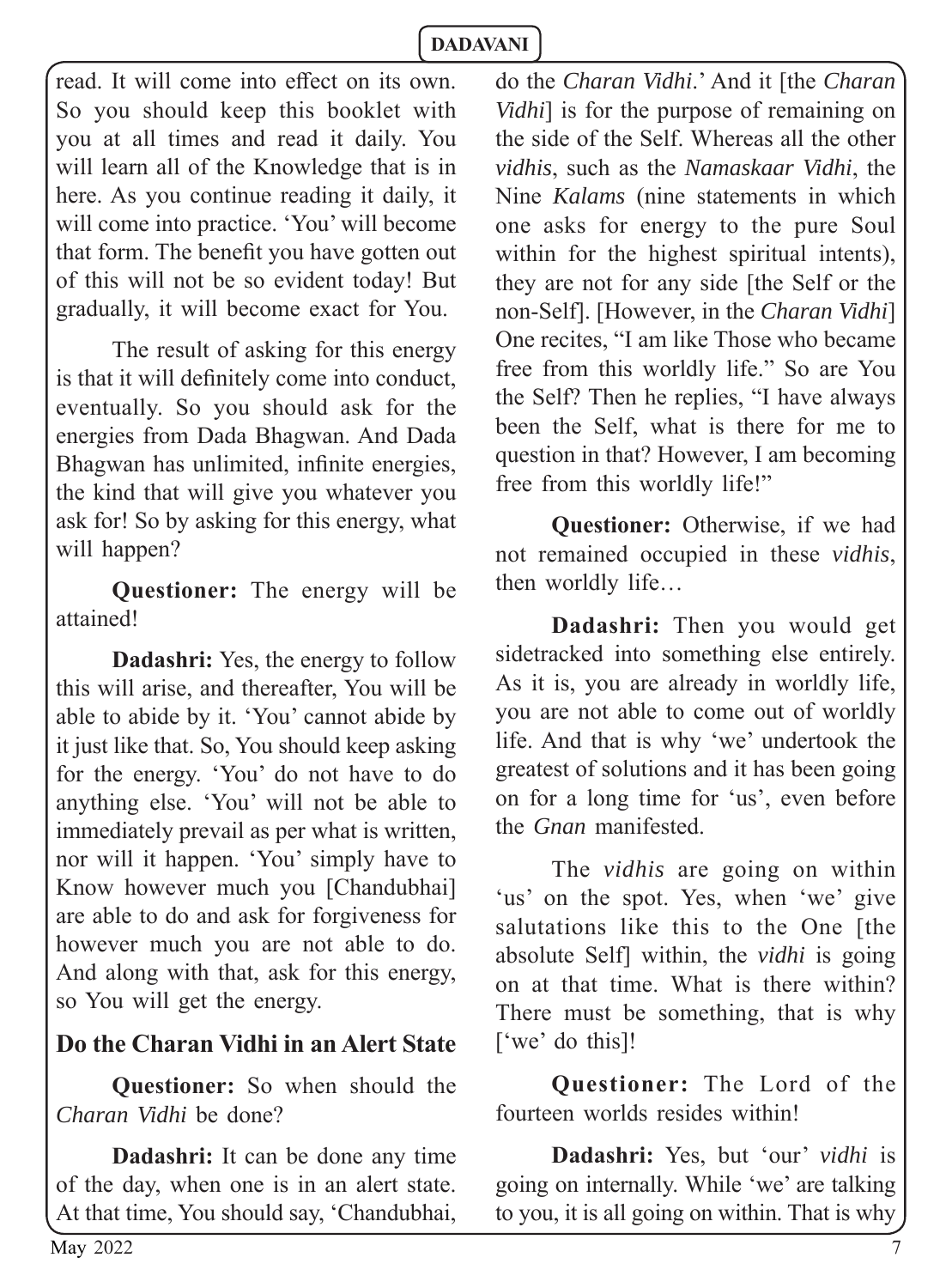'we' do not spend too much time talking. 'We' are engaged in some kind of a *vidhi*; 'we' speak when it is absolutely necessary for us to do so. 'We' stop the *vidhi* at that time and attend to the task at hand.

**Questioner:** Of the two, which is considered of greater importance?

**Dadashri:** Neither has greater importance. Whatever happens at that time is correct.

# **Neither a Set Time nor Feelings Are Required, All That Is Required Is to Say It**

**Questioner:** Can a time be fixed to say it?

**Dadashri:** Say it at any time, not necessarily at a fixed time.

**Questioner:** Suppose I decide to say it for one hour between seven and eight in the morning. Now, if I do that with such a determination daily, then is that better or can I say it whenever I feel like it, and when I don't feel like it, then I don't do it?

**Dadashri:** No, it is better if the time has been fixed. If it is not possible to maintain a set time, then say it whenever you can. Only some people can maintain a fixed time, it is not possible for everyone.

**Questioner:** Suppose I decide to [do it] for an hour between seven and eight, and I sit down at that time to say it, at that time the feelings (*bhaav*) may or may not be there, but I still say it.

**Dadashri:** I have no need for feelings, do I! Where have I said that? There is no such condition for this. This is just an envisioning [that I am this, the Self]. Whether there are feelings in it or not, I am not concerned with that. Say it in a way that it's audible to your ears. There are no feelings in this at all. There is no such thing as feelings here. The feelings have been cancelled here, that is called *Akram*. And the word '*bhaav*' that you speak of, you are actually referring to desire (*ichchha*) as *bhaav*. Thus, feelings have been cancelled here.

# **Who Says the Charan Vidhi?**

**Questioner:** The *Charan Vidhi* that is to be recited after attaining this *Gnan*, who is it that recites it?

**Dadashri:** The speech.

**Questioner:** So can it be said that the *pratishthit atma* (the discharging relative self) recites it?

**Dadashri:** Then who else would recite it? The one who wants to become free recites it; the one who is bound.

**Questioner:** Yes, but who is that, Dada? Who has become bound?

**Dadashri:** It is this ego (*ahamkaar*). The pure Soul is not bound at all, is It! The one who is bound is the one who shouts out to become free.

**Questioner:** But Dada, there are two things that appear [in the *Charan Vidhi*]; 'May the highest of all your virtues materialize to the utmost within me,' this part somewhat relates to the relative. And then, there are statements such as 'I am pure Soul' that also appear.

**Dadashri:** It is the very same 'I',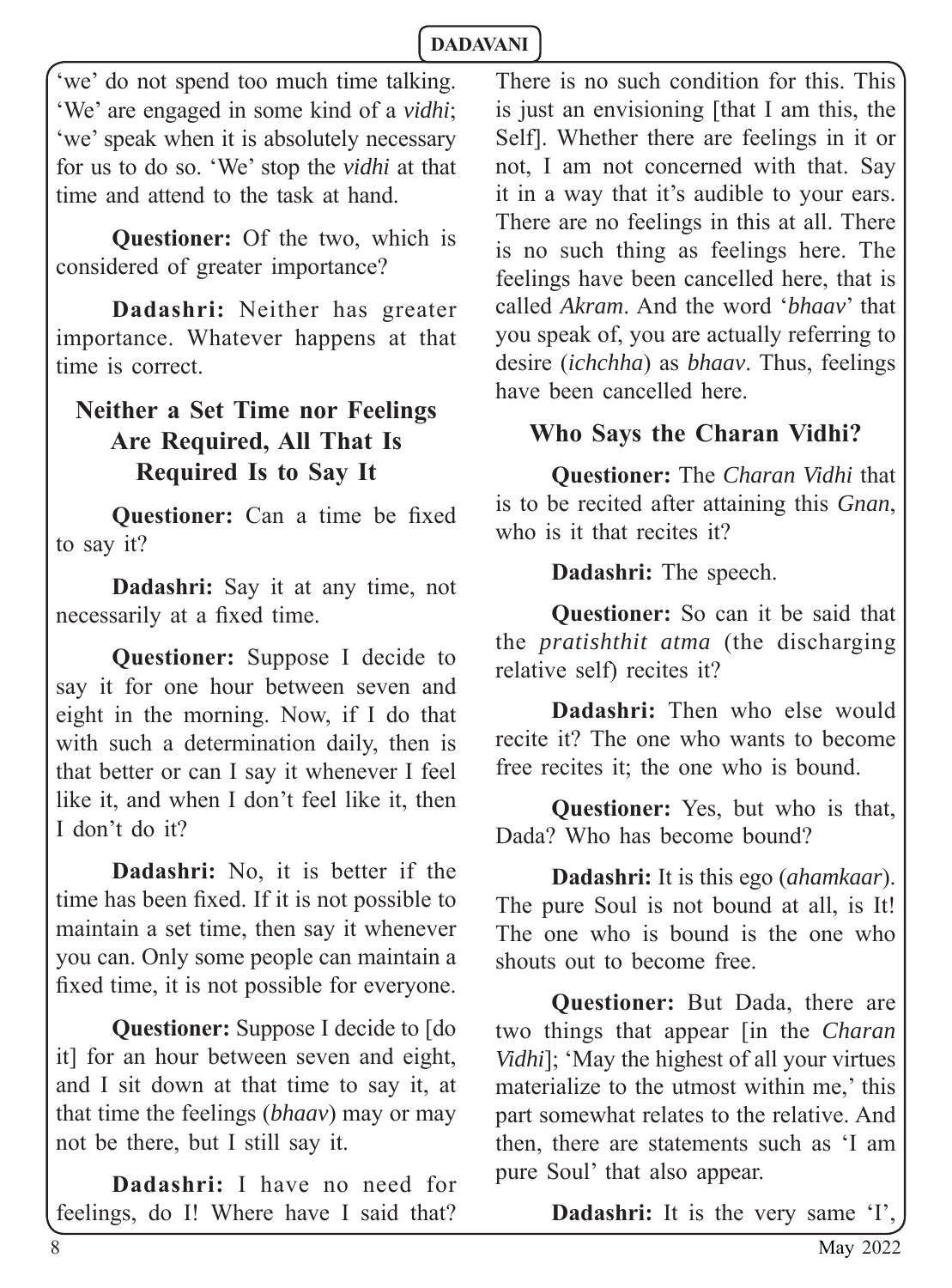but where was it applied? The relative means that which has come into effect. 'I am pure Soul' is the Real, whereas the relative is all considered *vikalp* (the belief that 'I am Chandubhai' and all the relative 'I-ness' that stems from it). [Besides 'I am pure Soul,'] Wherever the 'I' is used, is *vikalp.* Thus, the one who is bound is the one who struggles to become free.

**Questioner:** So is it the ego that is bound?

**Dadashri:** Then who else! The ego is Chandubhai, the ego is the *pratishthit atma*, or whatever you consider it to be.

It is the one that is bound. It is also the one that is suffering, isn't it! The one that has suffering is the one that is struggling to go to *moksha*. To become free from suffering is itself *moksha*. It is the one in all of this. There is no one else. All this relative belongs to it.

The one that feels misery is the one that seeks happiness. The one that is bound is the one looking to become free. All this is for the one that is bound. There is nothing in this for the pure Soul.

**Questioner:** Dada, if Chandubhai wants to become free and Chandubhai is the one saying that, then how does the statement 'I am pure Soul' come into the picture?

**Dadashri:** That, too, can indeed be said!

**Questioner:** But how can Chandubhai say 'I am pure Soul'?

**Dadashri:** He already says it, doesn't he! But that is a 'tape record' [taped record], isn't it! That discussion is of the time when the 'I' was Chandubhai, isn't it! Whereas at present, the 'I' has now become this [the pure Soul]. Really speaking, 'I am pure Soul,' and relatively speaking, 'I am Chandubhai'; is there any problem with that?

This *vidhi* of Dada's that is done, it is not the Self that does this *vidhi*. 'You' should tell Chandubhai, 'Dear fellow, do Dada's *vidhi*.' You still have to clear things. So, as the Self, You have to continue to Know that today he [Chandubhai] did Dada's *vidhi*, whether or not he did it well, You should keep Knowing all of that.

To continuously Know is our job, and to continuously do is Chandubhai's job. Chandubhai is the subordinate and You are the boss. Yes!

**Questioner:** This worked out well, I became a boss! I like this!

**Dadashri:** Yes, and moreover, Chandubhai is the subordinate, so You are to maintain an air of importance. And You should tell him, 'Chandubhai, sit down at the table and eat. Now I am with you. So now, eat with gusto. Now we have met Dada.'

# **By Saying 'I Am Pure Soul,' Steadiness Comes Into Experience**

**Questioner:** When we say, 'I am pure Soul,' is it the Self (*Purush*) that says it or is it the *prakruti* (the relative self)?

**Dadashri:** It is the 'I' (*Hu*) that says it; the 'I'. The form which the 'I' has become is saying this. Previously, that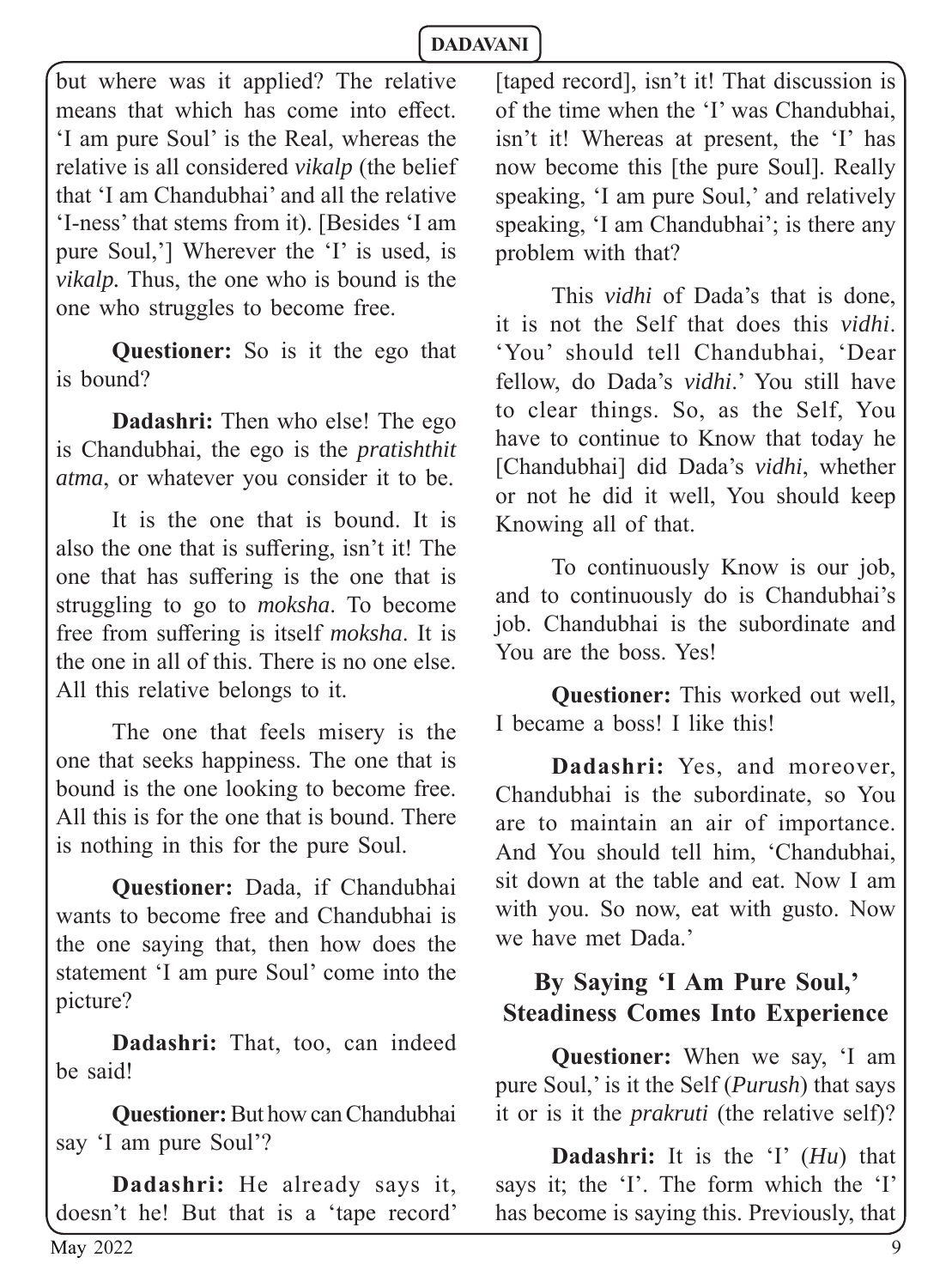'I' was saying, 'I am Chandubhai.' Now that 'I' has become the pure Soul; that 'I' is saying this. Previously, that 'I' was in *aaropit bhaav* (false attribution with the belief 'I am Chandubhai') and now It has come into Its inherent nature. The Self (*Purush*) Itself is saying it.

**Questioner:** When we do this *vidhi* and say 'I am pure Soul,' what happens at that time?

**Dadashri:** When the external part becomes steady (*sthir*), It experiences that steadiness.

**Questioner:** So does that mean It becomes more steady there and remains more unsteady externally?

**Dadashri:** When It [the 'I'] is placed here, it [the external, the relative] becomes steady. Once it becomes steady, Your statement reaches there. When You say '[I am] pure Soul,' You start approaching the inherent nature as the Self (*Swabhaav*) and gradually the veils keep getting destroyed.

**Questioner:** This 'I' that is being spoken of, is it the *prakruti* or is it the Self?

**Dadashri:** The 'I'? The word 'I' is a different thing. However, 'I' has been misused. If 'I' is being used for the pure Soul, for the Self, then there is no objection to it. Whereas if it is used elsewhere, if it is used with *aaropit bhaav* (imposition of the wrong belief 'I am Chandubhai'), then it is referred to as *ahamkaar* (egoism). That is why the world is laden with ego (*ahamkaari*). What's more, that 'I' became *guru*! *Guru* means heavy, and because it is heavy, it sinks!

So this 'I am' was being used in the wrong place. There certainly is existence [of the 'I']. The developing I (*pote*) [claims] 'I am,' and that is certainly true, but because there was no awareness of what 'I am', it kept claiming, 'I am Chandubhai,' 'I am a doctor,' 'I am a collector,' 'I am his wife's brother,' 'I am his sister's husband.' All that turned out to be wrong. Now, 'I am pure Soul' turned out to be correct.

There was the process of going in the wrong direction, so now this is considered the process of progressing in the right direction. As long as One does not become the exact pure Soul, the extent to which he had gone in the wrong direction, he will have to come back in the right direction. However many times he had said, 'I am Chandubhai, I am Chandubhai,' he will have to say 'I am pure Soul, I am pure Soul' an equal number of times, then he will move ahead.

**Questioner:** So, it is indeed the ego that is saying this, isn't it? The very one that had been going in the wrong direction is the very one that now...

**Dadashri:** The 'I' [the awakened Self; *jagrat Atma*]; the 'I' is saying this, the ego is not saying it. The ego remains separate. The ego does not say that. The 'I'; the 'I' is indeed One's own Real form as the Self (*Swaroop*). Now, the original Self Itself will not say this, however, this activity has now turned towards It. When we say the words 'pure Soul,' even that pure Soul is Itself not a word. Now as Your faith (*shraddha*) changes, as Your belief changes, the veils over the Self (*avaran*) keep getting gradually destroyed. This is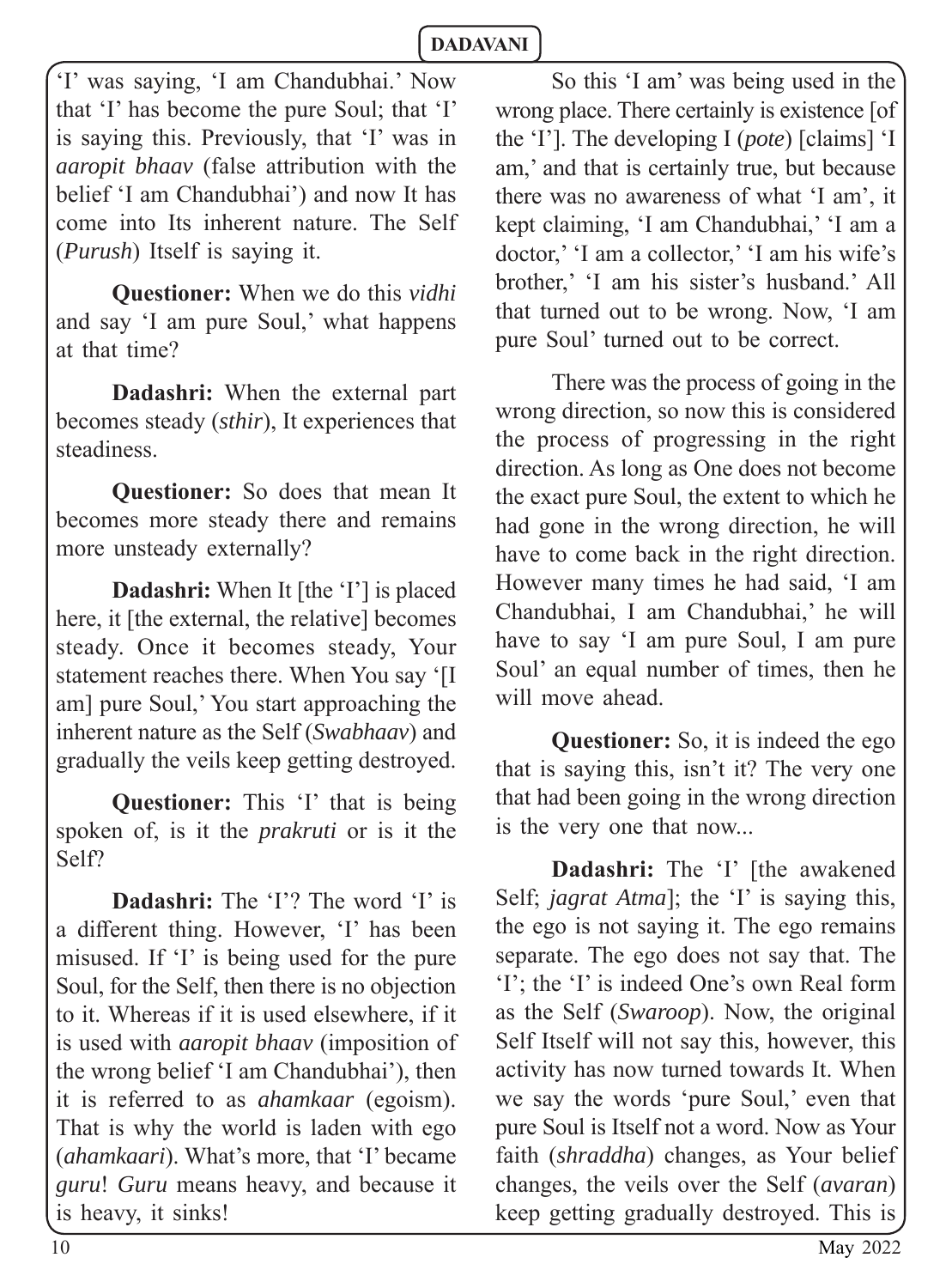something that destroys the veils. But the existence of the 'I', the awareness (*bhaan*) is indeed that 'I am pure Soul.' A change has occurred in the awareness. If it were the ego, then it would not be of any use at all. That is a different thing altogether. This has nothing to do with the ego. In fact, it is only after the ego has dissolved that One attains [the realization] of His own Real form as the Self. This is all considered to belong to the interim state.

So, don't delve too deeply into this. Why are you delving so deeply into it? 'You' should remain in the experience that arises for You. If you delve too deeply into this, then you will get misdirected some way or another. What is the need for that? Who is it that says, 'I am pure Soul' and who is it that does not say it? The Self doesn't speak a word at all.

#### **The Mind Is an Object to be Known, You Are the Knower**

**Questioner:** Something alerts me from within, 'Come, let's start doing *Charan Vidhi*.' But then, something within also suggests, 'After half an hour.'

**Dadashri:** The one suggesting that is not on Your side; they are all on the side of the opposition. 'You' should recognize who is on Your side, shouldn't You? When You want to do something and it attempts to lead You astray, then know that the one on the side of the opposition has arrived. Do not let it enter inside; You should tell it, 'Get out.'

**Questioner:** Who must that be who suggests this? Is it the mind who shows this?

**Dadashri:** It is all of those on the side of the opposition. 'You' should not go along with anything the mind says. If action is taken based on what the mind says, then there will be looting inside. 'You' should not do that. The entire world acts according to what the mind says. Whereas this path of liberation means You should act according to Dada's *Agnas*.

The *Gnani's Agnas* purify the mind. The Knowledge of the Self will give a satisfactory solution to the mind in any circumstance.

**Questioner:** But the mind remains occupied by thoughts all twenty-four hours of the day.

**Dadashri:** Let it have thoughts! This is the inherent nature of the poor thing!

**Questioner:** So is there any kind of a *vidhi* to come out of that?

**Dadashri:** Why do you need to come out of it? 'You' should keep Seeing what the mind is doing at that moment! [It] may think,] 'My mother-in-law has fallen ill; now she is definitely going to die. If she dies tomorrow morning, then what will happen?' Hey, why should You listen to the mind? 'You' should keep Seeing what the mind is complaining about! That is its inherent nature.

**Questioner:** But so many thoughts are arising that even if I want to read five sentences of the [*Charan*] *Vidhi*, I am not able to read them without disturbance.

**Dadashri:** The thoughts will arise, the thoughts arise in the mind, it is not as though thoughts ever arise in the Self!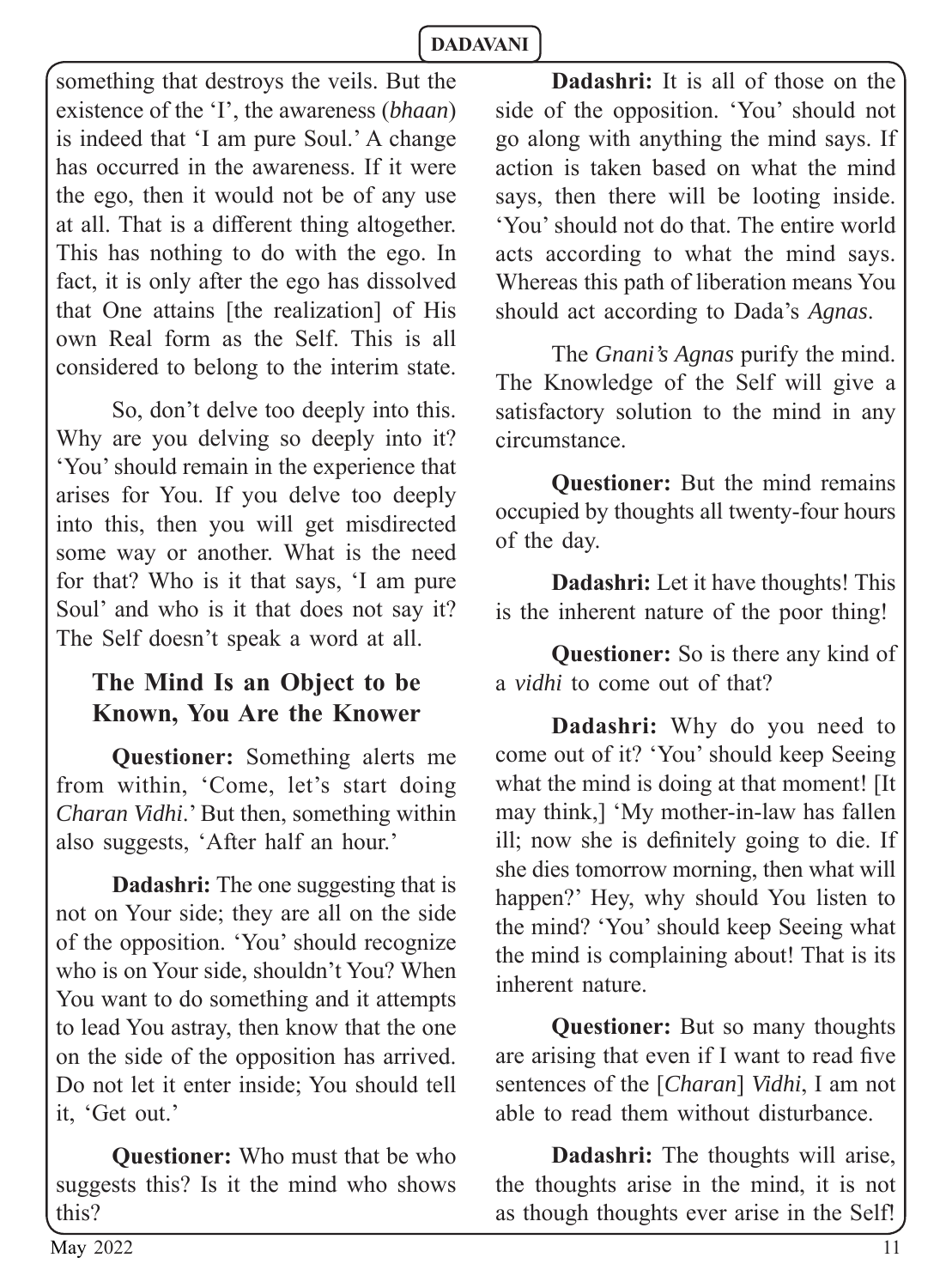No one would ever believe that the Self has thoughts! Thinking is the inherent function of the mind, but who do you end up disparaging in this?

So variations need to be incorporated so that the mind does not get bored. Recite the *vidhi*, recite the mantra [*Trimantra*]. If You don't give the mind food, then it will devour You. So You have to give it food. In the other, [the relative, in worldly interactions] it keeps getting food automatically. Before someone has a chance to say anything, you attack. Thus, the mind continues to get such food.

# **The Chit That Wanders Becomes Pure by Seeing It**

**Questioner:** When I sit to do something Dada has given, to recite the *Charan Vidhi* or something else, my *chit* (inner component of knowledge and vision) roams everywhere, it wanders a lot. So it does not let me do anything.

**Dadashri:** That will become purified gradually.

**Questioner:** If the *chit* wanders, then will it become pure?

**Dadashri:** Even then, it will become pure. As You are residing as the pure Soul, at that time the *chit* becomes pure! 'You' can See that, can't You? So that *chit* becomes pure. So while doing the *vidhi*, if You keep Seeing, then the *chit* becomes pure.

**Questioner:** But Dada, does it take a long time to pull the *chit* back?

**Dadashri:** It does not need to be pulled back, let it keep wandering there. Tell it, 'You can wander wherever you want.' It will go there and come back, that is all! Tell it, 'No matter how many miles you wander, I am right here.'

**Questioner:** Dada, I lose that awareness [of it wandering].

**Dadashri:** That's fine. No matter how much it wanders at that time, no matter what it does, that's fine. 'You' can tell it, 'Go wherever you want to!' Why do You need to keep track of it, after what the *Gnani Purush* says? The *chit* will eventually become pure!

**Questioner:** Even when I am doing Dada's *Charan Vidhi*, the *chit* still wanders, so what should I do?

**Dadashri:** That's fine. Your desire should be that it should not wander, if it still wanders, then that's fine. If the *chit* wanders while you are doing your worldly work, then it is damaging.

**Questioner:** Upon waking up in the morning, I first recite the *Pratah Vidhi* (Morning Prayer), then I recite the *Namaskaar Vidhi*, and then I recite the Nine *Kalams*. But my *chit* loses its link in between this.

**Dadashri:** It can lose its link, but You should keep Seeing that. 'You' should keep Seeing where it is going. It went to the motel and returned. So You Know that it went to the motel and returned. 'You' even Know which room it went to. There is no problem even if it wanders. When the *chit* wanders, You should keep Seeing where it is going. That is considered as fulfilling Your duty. Here [in *Akram*], we do not have any problem with that.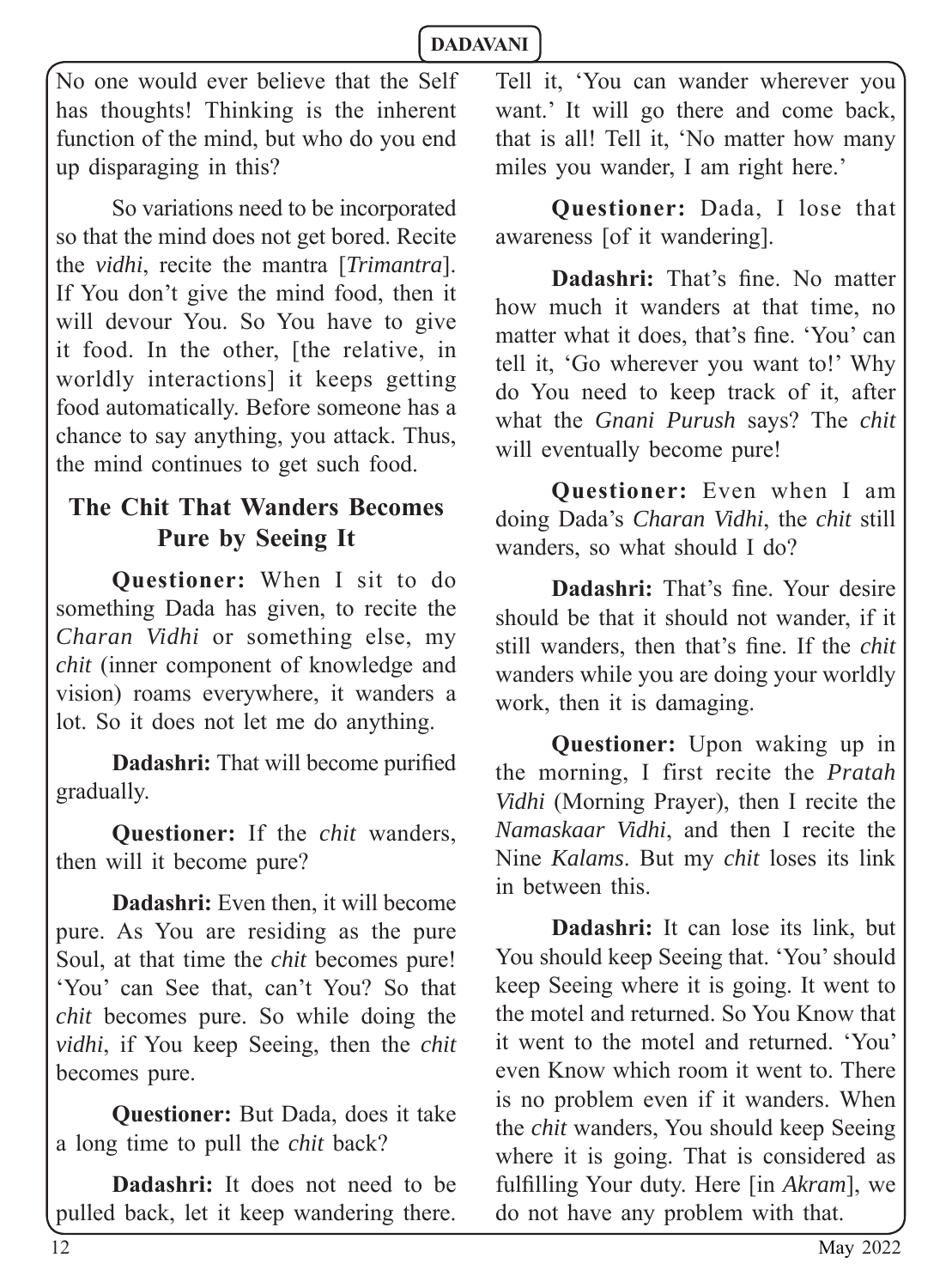# **You Should Remain in the State as the Knower**

**Questioner:** If we are sitting here in *satsang* (spiritual discourse), yet our *chit* wanders and later returns, then is that *ajagruti* (the lack of awakened awareness) or it is a shortcoming of the *prakruti*?

**Dadashri:** That is a function of the *prakruti*, it is not *ajagruti*. 'You' also Know that it wandered and returned, don't You?

#### **Questioner:** Yes.

**Dadashri:** So You are the Knower. It will go out and return. Just as if a goat slips out, it will wander around and later return; what loss does the one who knows this incur? What will happen to the goat keeper if a goat slips out and does not return? However, they will all inevitably return. However many went out from here, they will return on their own when they are hungry. Where else will they go? So You should keep Seeing it [the *chit*]. Say, 'Oh! Are you wandering outside? Are you wandering in Bhuleshwar [a vibrant and bustling locality in Mumbai]? Why so? Is it that you want something?' 'You' should question it like this. Some [person's *chit*] may be wandering in Bhuleshwar, whereas another's may even wander in the jewelry store! Where does the *chit* go?

**Questioner:** It just goes sometimes.

**Dadashri:** But what is the problem if it goes? The fault is of the *prakruti*. 'You' do have the *jagruti* (awakened awareness), that is why You are able to Know this. There is nothing harmful in that. When it goes, if You go with it, then there is

a problem. When it goes to the jewelry store and You go along with it, then there is a problem. 'You' should remain in Your place and keep Seeing, 'Oh! It has now gone to the jewelry store; it has gone there.' 'You' Know that, don't You?

#### **Questioner:** Immediately.

**Dadashri:** Nothing can be purchased as long as You do not accompany it. It cannot shop even if it has taken money along with it. It will come back with the money. Even if it has withdrawn five hundred thousand rupees from your bank, it will still come back. So there is no need to become anxious, as to, 'What if it buys something? What will happen? Will the money get spent up?' Nothing of that sort will go. Even if it goes, it will return feeling exhausted. But what loss have You incurred in that?

# **To Keep the Chit Steady, Close the Eyes and 'Read'**

**Questioner:** While doing the *Charan Vidhi*, if the *chit* is wandering outside, then what should I do?

**Dadashri:** If you want to focus the *chit*, if you want to purify the *chit*, then you should 'read' it. But 'reading' means that it is not to be done the way you normally read; the way to 'read' it is different. 'We' will show you that. In that method, you have to read the way you normally read a book, but you are not to hold the book in front of you and read it. Instead, close your eyes and 'read' the *vidhi*. With this technique, the *chit* will get purified.

Just as we recite the *vidhi*, in the same way, 'read' and recite the *Charan*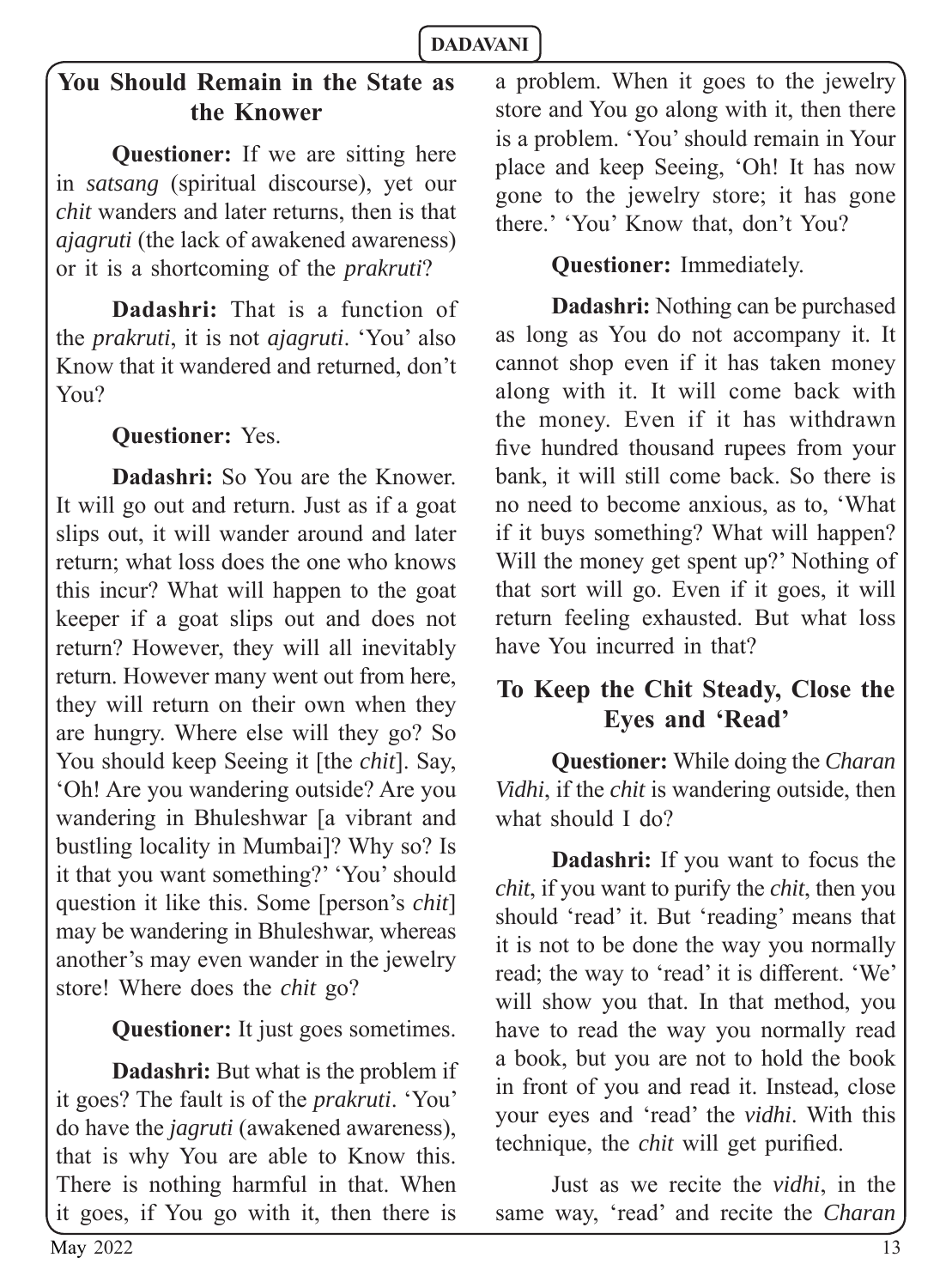*Vidhi* slowly. If you 'read' it the way 'we' specify, then the *chit* will get purified.

**Questioner**: The *chit* remains completely in that.

**Dadashri**: Yes, otherwise, it is considered an application (*upayog*) of the mind; when you simply recite it, it is considered as a *samayik* (introspective analysis) of the mind.

Thus, visualize each and every word and let it pass by. Each and every word should be 'read' and then they should pass by. If you read it from the booklet, then it is a *samayik* of the mind; if it is 'read' this way, the way it has been taught to all of you, then it is a *samayik* of the Self. This ought to be done twice daily. Those intentions [the *Nine Kalams*] should be done four or five times a day. If you don't have a lot of time, then do it at least two to three times. You should keep reciting the *Trimantra* (the three *mantras* that destroy all obstacles in life). All these tools have indeed been given to You.

The *jagruti* should remain. Do you understand what *jagruti* is? Every time you are singing a spiritual song (*pad*) and You can visual each and every word of the song, then know that that is *jagruti*. When 'we' make you say, "I bow to Lord Simandhar Swami," at that time, 'our' *jagruti* is doing exactly that. That *jagruti* needs to be increased. In doing so, it will gradually increase. A little will increase today, a little will increase tomorrow; in this way, it will increase to complete *jagruti*. It is just the *jagruti* that has to be increased. *Jagruti* in Its completeness is itself absolute Knowledge (*keval Gnan*).

Life should be lived in a way that *jagruti* prevails, shouldn't it? Otherwise, a person may even sing a spiritual song while 'sleeping' [mindlessly; without *jagruti*], he may sing everything. He can recite the entire *Charan Vidhi* while he is 'asleep'. He has it memorized, but that does not mean that he has *jagruti*. He is in a state of 'sleep'.

**Questioner:** So is it only to be said in the presence of the Self? Should it be said in the presence of the Self?

**Dadashri:** No, it should be visualized. Whatever is being said, it should be visualized. When you say, "The Mahi River," then you can visualize the bridge over the river, the water of the river, the flow of water, you can visualize everything. When you say, "Dada's ring," then the color of the ring is visualized, its design, everything is visualized. Isn't it visualized?

**Questioner:** Why is it that I can't visualize anything?

**Dadashri:** You don't need to figure out the reason for that. It is not that you cannot visualize it, you will be able to visualize it. When you ask, "Why wouldn't I be able to visualize it?" then you will be able to immediately visualize it.

### **Reading With Applied Awareness Means There Is the Relationship of the Object and Knower**

**Questioner:** Dada, you have told us that when we 'read' the *Charan Vidhi*, we should do it while maintaining *upayog* (applied awareness as the Self) so that we can 'read' each and every word in front of us [with our eyes closed]. So everyone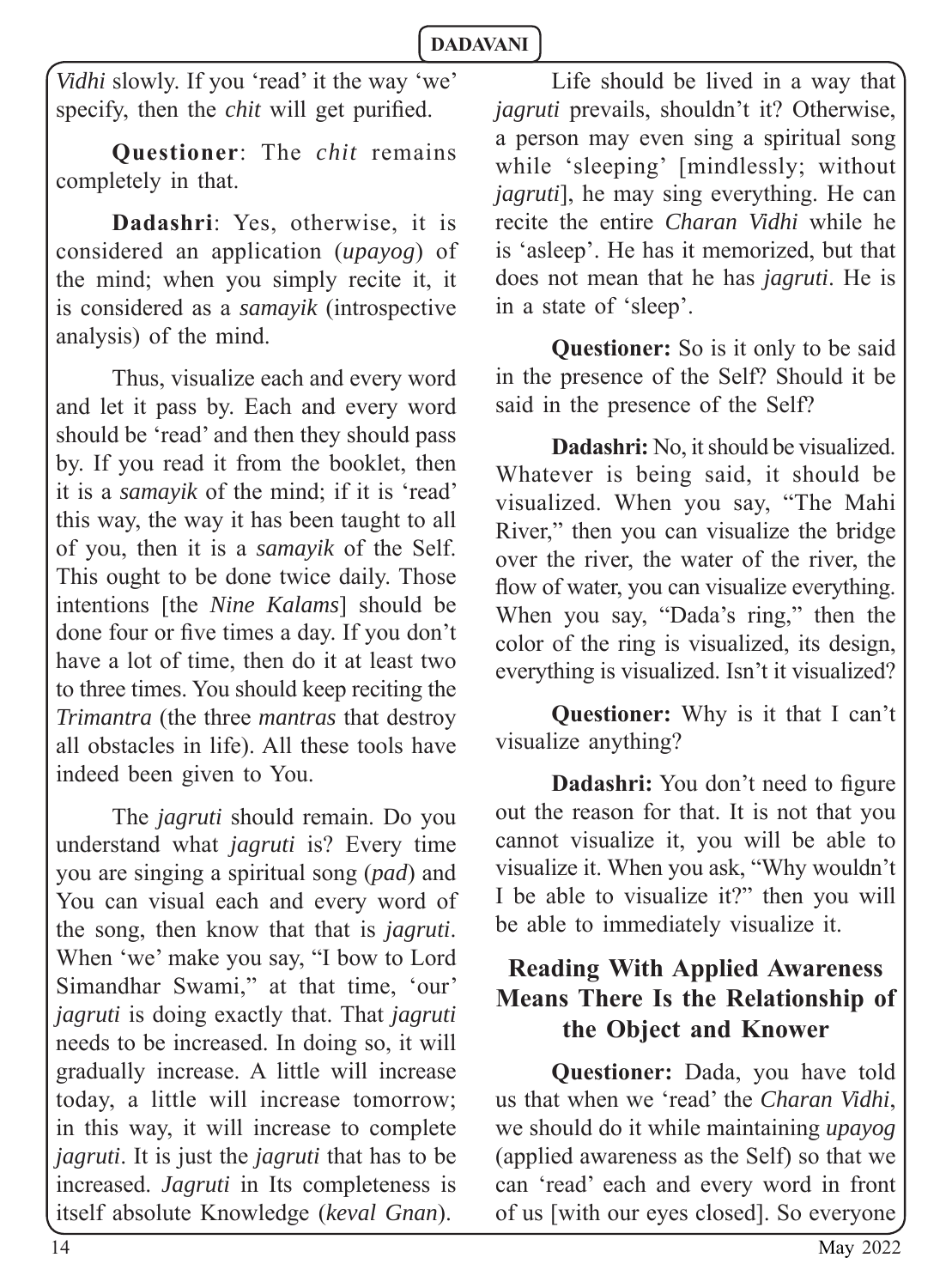wants to know how can that be done and what is the process?

**Dadashri:** One way it is done is it is said in the 'sleeping' state [mindlessly; without *jagruti*]. One person says it while 'sleeping'. These children sing [the popular Gujarati prayer], "Oh God, we worship You." Yet they don't have a clue as to what 'oh' means, what 'God' means, what 'worship' means. They do sing the words, but they don't know what they mean. What does 'God' mean and what does 'worship' mean? [The children sing,] "You are the greatest of them all," but they don't know what is great and what is small. They simply sing it. Likewise, the entire world goes on singing [without understanding]. What do they do?

**Questioner:** They go on singing.

**Dadashri:** They get the result of singing. However, to sing it is one thing; the second [stage] is to do *manan* (contemplation through the mind), to say it with *jagruti*. What should it be like?

**Questioner:** It should be said with *jagruti*.

**Dadashri:** That is considered as having done *manan*. In comparison to singing, to do *manan* is more advanced. The entire world simply sings [the words]. God forbid they ever contemplate upon it! And even more advanced than *manan* is to 'read' it [visualize the words internally]. Even the mind remains absent there. It can be 'read' when the mind, intellect, *chit*, and ego are absent.

**Questioner:** I did not understand this point, that when it is 'read' like this, the mind, intellect, *chit*, and ego are absent.

**Dadashri:** Yes, but you will understand it when you start that experiment. When you start that experiment, take for example, the *Trimantra*; let's say it is written in large letters, so you can visualize the written words here [internally]. You visualize it here [internally] and 'read' that. Does that not happen?

**Questioner:** I just tried doing that, but I only saw the *drashya* (the object to be seen). I was not able to see the *Drashta* (Seer).

**Dadashri:** When you try doing it, then it will happen. If you first try doing *manan* on it, then it will happen. Can you do *manan* or not?

# **Questioner:** I can.

**Dadashri:** Otherwise, there is invariably the act of singing, the entire world resorts to rote memorization, doesn't it! [They mindlessly sing,] "Oh God, we worship You, You are the greatest of them all. We sing Your virtues daily and all our wishes are fulfilled." Wouldn't God understand, 'You want to get your own wishes fulfilled, but you don't want to do according to My wishes'? "Our wishes are fulfilled," even small children sing this. They don't understand it, but they sing along. The teachers understand the meaning of 'our', but they [the small children] do not understand it. Nevertheless, why are they taught this? It is with the intent that, 'When they grow up, they may end up remembering this along the way. At that time, they will say this with exactness, they will do *manan* on it.' This is why they are made to memorize it. If they have memorized it, then they will be able to do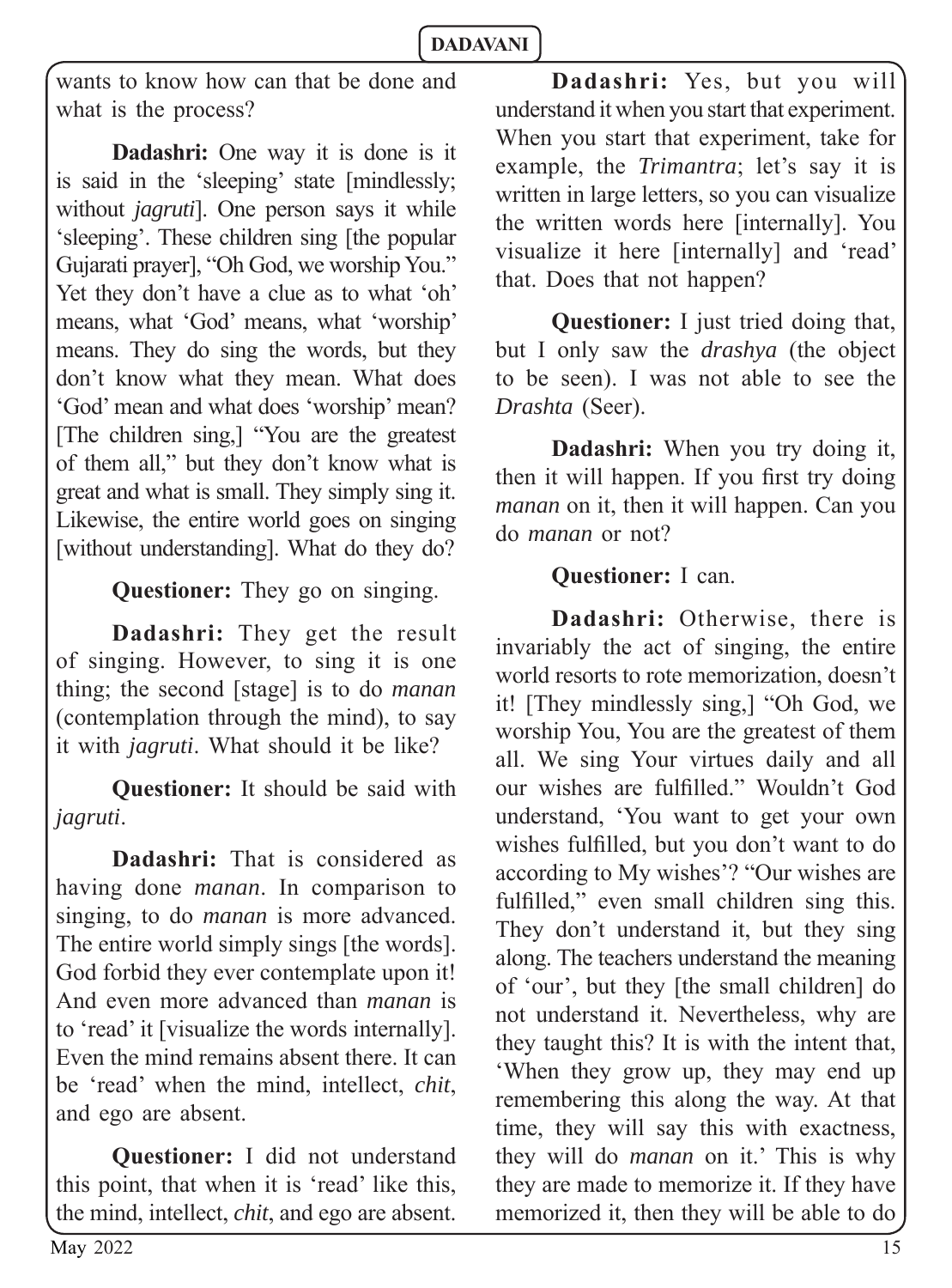*manan* on it. Otherwise, if they have not memorized it, then how would they be able to do *manan* on it along the way? And if they have done *manan* on it, then they will be able to 'read' it [internally]. But if they have not done *manan* on it, then how would they be able to 'read' it? While 'reading', the mind, intellect, *chit*, and ego are absent. So it happens naturally and spontaneously. But for it to happen naturally and spontaneously, it first needs to be practiced. Just as we read from a book, it is 'read' similarly in this case; that's all. When we read from a book, it is read in the presence of the *chit*, whereas in this case, it is 'read' in the presence of the Self.

As it is, You have started making efforts to progress as the Self, that is why 'we' are talking about this. Otherwise, there is no point in even talking about this, is there! There is no point discussing this with the rest of the world, is there! 'We' tell those people who have started making efforts to progress as the Self to 'read' like this. If 'we' tell [the people of] the world to 'read' in this way, then how would they be able to, the poor things? Even if they were to 'read', they would 'read' it with attachment and abhorrence.

**Questioner:** The 'reading' you tell us to do, that is actually an activity, but the Self does not actually carry out any activity, it is the non-doer.

**Dadashri:** The activity is of the non-Self, and in the 'reading', there is the energy of the Self. The energy of Light (*Prakash*) 'reads'. And the *chit* focuses on showing this [the words]. They all carry out their own functions. The part that arranges the relative is [the non-Self] and that which carries out the Real is this [the energy of the Light of Knowledge]. You will realize this when you practice it. Practice is needed for that. You have never practiced such a thing, have you!

**Questioner:** Isn't doing Dada's *nididhyasan* (visual contemplation of the physical form, the Real nature, the words, and the deeper meaning of the words) considered as practicing it? Isn't it the same type of practice?

**Dadashri:** Yes, you definitely have practice of that.

**Questioner:** Is this not equivalent to that?

**Dadashri:** Yes, one practices that daily! But then again, just one kind of practice will not do. This is because in order to keep the Self occupied in applied awareness (*upayog*) for all twenty-four hours of the day, It cannot be given just one type of task. In fact, the 'food' consumed in the morning is different, the 'food' consumed in the evening is different. If only one type of food is served, for example, if only rice kept getting served, then what would happen? One would get fed up of that. So, a variety is needed in the relative.

**Questioner:** In simple terms, it is said that reading is knowing the alphabets and the reading part falls under the relative. So what does it mean to 'read' using the Self?

**Dadashri:** To 'read' without a book is considered as 'reading' using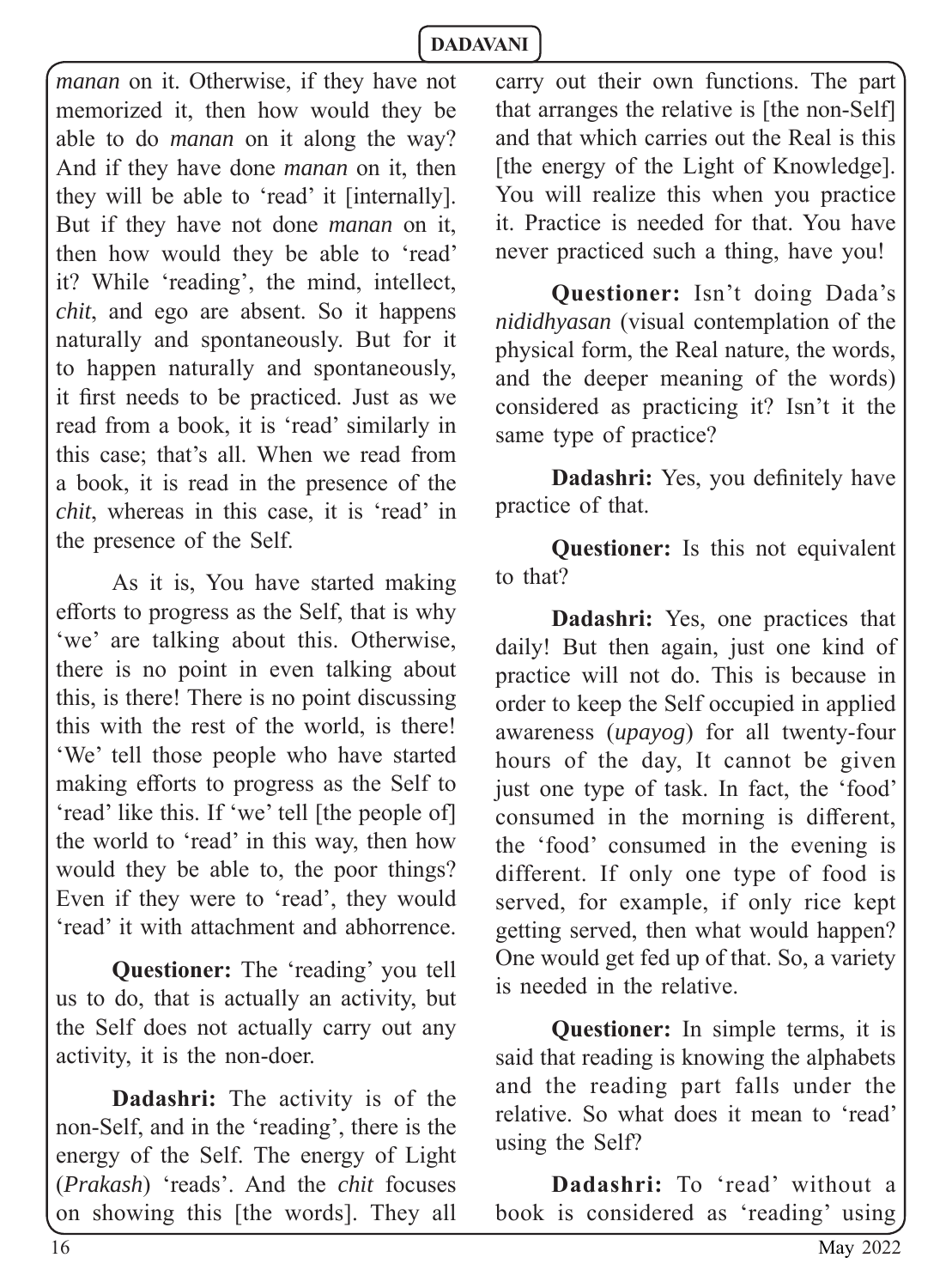the Self. It is 'reading' without a book, but all the letters [are visualized]. Even a person without Self-realization can do this, however, their self has attachment and abhorrence. So they do not get proper results. Whereas this is *Purusharth*  (effort that does not require any external evidences) that is done after becoming the *Purush* (the Self), so there is the relationship of the object to be known (*gneya*) and the Knower (*Gnata*).

**Questioner:** Does to 'read' mean that it sets within on its own?

**Dadashri:** To 'read' means to 'read'. To 'read' means those [the words] are the object to be known and You are the Knower. It is the relationship of the object to be known and the Knower.

#### **By 'Reading', You Can Remain in the Applied Awareness as the Self**

When one sings and listens to each and every word of it, then he is considered to have come into *Akram Vignan* (the stepless Science of Self-realization). The singer is separate, the listener is separate and the Knower is separate. The Knower Knows that he has not heard each and every word, he has not heard specific words properly.

**Questioner:** After attaining this *Gnan*, if I want to recite the *Navkar Mantra* (mantra paying obeisance to all beings of the universe who are in various stages of Self-realization), then how should I recite it?

**Dadashri:** 'You' are not to recite the *Navkar Mantra*. 'You' have to Know who is doing it and if it is not done properly, then You should look in the mirror and convey this to Chandubhai. Otherwise, there is no problem with reciting the *Navkar Mantra*, but You should remain as the Self during that time.

All of you practice doing that today. Close your eyes [and 'read' the words of the *Navkar Mantra*], '*Namo Arihantanam*'; each and every letter should be 'read'. Then '*Namo Siddhanam*,' '*Namo Aayariyanam*,' '*Namo Bhagvate Vasudevaya*,' '*Namah Shivaya*,' '*Jai Sat Chit Anand*.' 'Read' all the way to there, and whatever mistakes are made, correct them the next time around. Try this today and see what happens; the Self will be present. The 'reader' at that time is the Self.

#### **Questioner:** Is the 'reader' the Self?

**Dadashri:** Yes. Try doing one line at a time! Close your eyes, can you see '*Namo Bhagvate Vasudevaya*' properly or not? So all the words will be visualized. Are they visible?

#### **Questioner:** Yes, they are, Dada.

**Dadashri:** When You enter within, that is considered applied awareness of the pure Soul. This is not considered meditation. If something like this is set for an hour, if it is 'read' like this for an hour, then that is more than enough. That is the greatest *upayog* (applied awareness as the Self). 'We' are showing you what 'we' do. 'We' are showing you what 'we' used to do. 'You' have to turn the 'handle', don't You!

Although You are currently remaining as the Knower and Seer, You are doing so at the gross level. 'You' will have to go to the subtler levels.

**Questioner:** The fingers write, the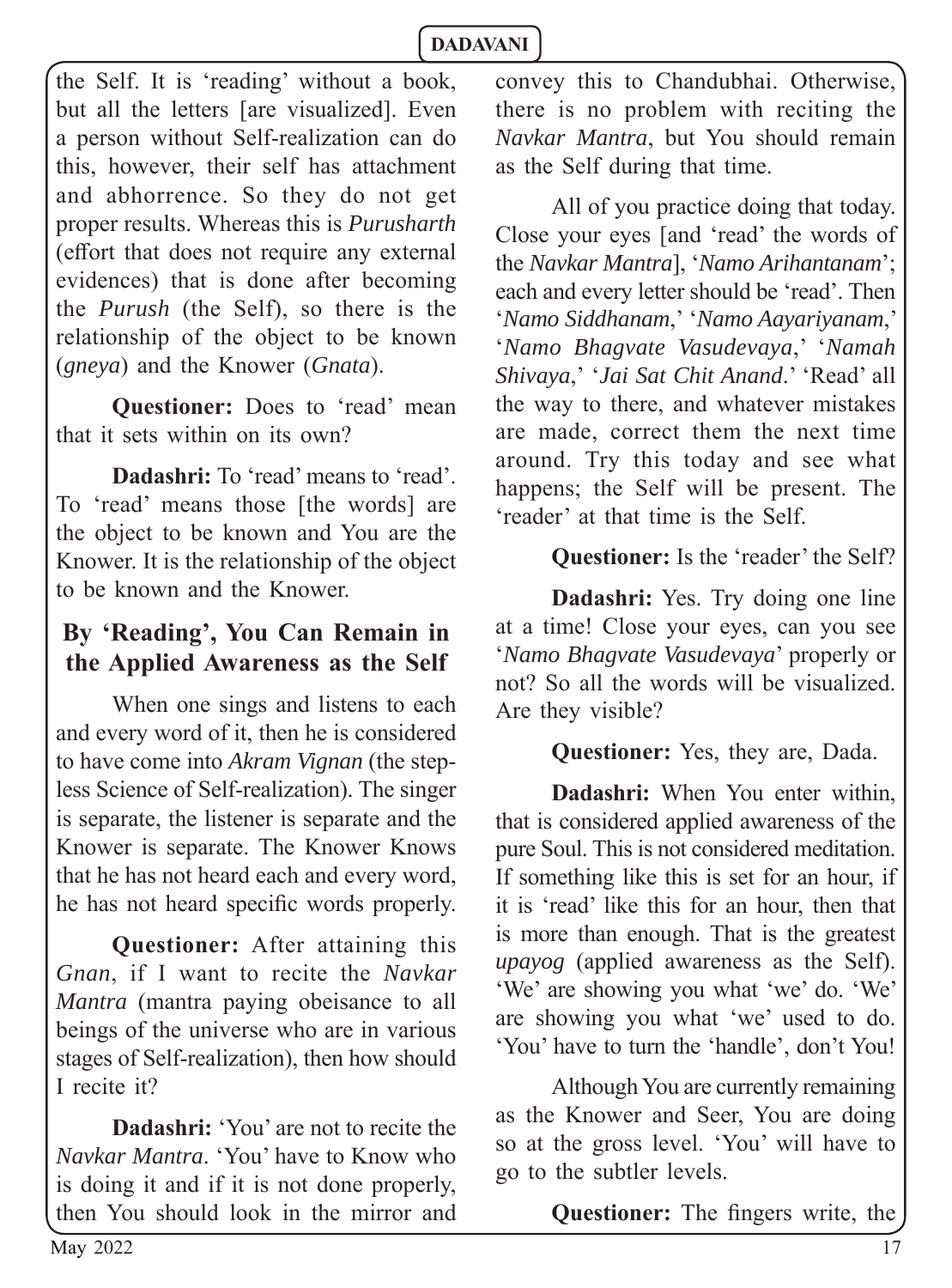eyes read, and I can see you; that is what happens.

**Dadashri:** That is extra. But if you cannot see me and you can 'read' that [the words internally], then it is more than enough. It should 'read' very clearly, perfectly; the words should be 'read' perfectly, completely with all the letters. There is another way to see Dada, but there should be no adulteration when 'reading' like this. Uphold this practice of visualizing all this. Word by word, with all the letters. Are you able to 'read' everything you speak? Then that is considered having spoken it with *upayog*.

# **Where There Is This Arrangement, It Is Not Mechanical**

**Questioner:** When I do these *vidhis* in my free time, it feels as if it is done mechanically. There is no *upayog* in it.

**Dadashri:** If they are done mechanically, then they are not considered *vidhis* at all, are they!

**Questioner:** What should there be so that they are not done mechanically?

**Dadashri:** Even if you do it mechanically, you should not say that it has been done mechanically. Otherwise, it will definitely become mechanical.

**Questioner:** What should I say?

**Dadashri:** You should understand that there is a weakness there. Then that weakness will go away.

**Questioner:** And what should it be like?

**Dadashri:** It should be Seen

with complete *jagruti*. I tell everyone to meditate [on the physical form of Dadashri] at night and then go to sleep. Yet people feel, 'I cannot visualize the face in its exactness.' They are not able to visualize the face in its exactness, the way it should be, however, that cannot be considered mechanical. They are trying. It is considered mechanical when you are not even trying; that is called mechanical.

**Questioner:** I am able to start doing these *vidhis* in my free time, but that only happens when the arrangement is made, isn't it? So that definitely cannot be considered mechanical.

**Dadashri:** Yes, so the arrangement has been made, hasn't it! How can it happen if the arrangement has not been made? When the arrangement is made, it will happen with *jagruti*, so then it is not considered mechanical. Even ten percent of it happens with *jagruti*, doesn't it?

#### **Questioner:** It does.

**Dadashri:** So with ninety percent lack of *jagruti*, it cannot be considered mechanical. Mechanical is something that continues happening on its own. All the activities carried out by the people of the world are all considered mechanical. There is no inner intent (*bhaav*) in it.

**Questioner:** So when this *vidhi* is happening, if I start thinking that it is not mechanical, then…

**Dadashri:** It cannot happen mechanically, how can it happen mechanically? It is considered mechanical when there is no interference in it on your part. These people outside India all live a mechanical life. They don't interfere in it.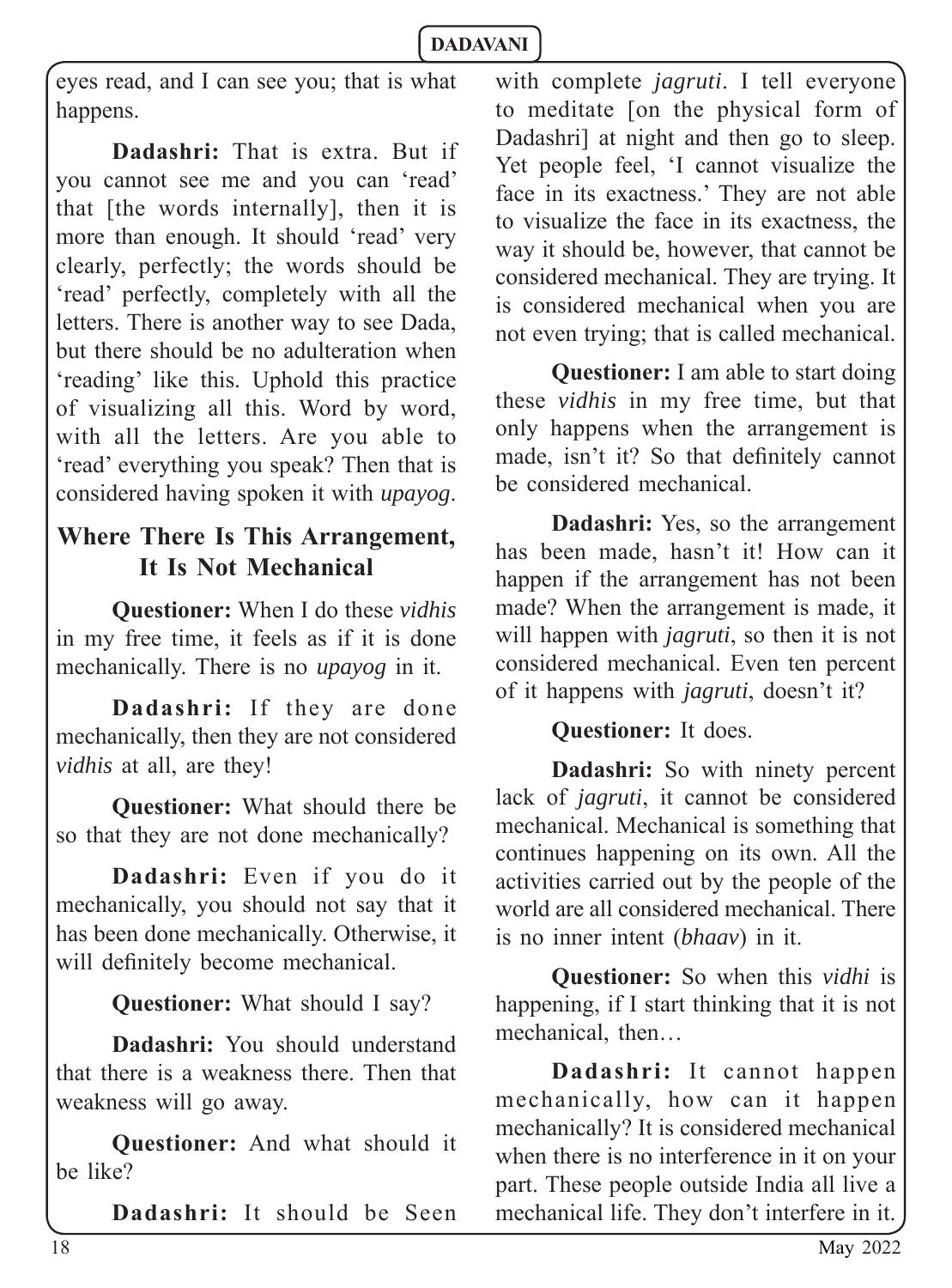**Questioner:** This point is about the *vidhis* that are being done mechanically…

**Dadashri:** It cannot be called mechanical. It is not considered mechanical. It is a grave liability to say it is mechanical.

**Questioner:** It is really not mechanical.

**Dadashri:** The word mechanical does not apply there!

**Questioner:** So, on the one hand, the *vidhis* are going on, but then the attention is somewhere else. On the one hand, the *vidhis* are going on internally, but on the other hand, my attention is all over the place; that is how it is.

**Dadashri:** But that bothers you internally, doesn't it?

**Questioner:** It does.

**Dadashri:** If it bothers you, then it cannot be considered mechanical. If it does not bother you, then it is considered mechanical. Even that is not considered to be exactly mechanical. It is not your intention to do it mechanically. To do something mechanically is a different thing.

# **Dada's Vidhis Are Done in Niyam**

**Questioner:** Dada, is the *niyam* (activity carried out in accordance with fixed discipline and resolve) you have set for [doing *vidhis*] being maintained even right now?

**Dadashri:** It is ongoing. One should definitely be in *nivam*. Even when there is a fever, 'we' are still in *niyam*.

'Our' *niyam* is ongoing even right now. 'We' never fail to follow 'our' *niyam*.

'We' have not obtained it from anyone; 'we' have set the *niyam*.

**Questioner:** What kind of *niyam* are they?

**Dadashri:** If you have decided on certain things, such as 'I want to do the Nine *Kalams* or the *Charan Vidhi*,' those are all *niyam*. Whatever it may be, you should remain in that *niyam*. "I definitely want to do this much, regardless of what happens. Whether the wedding takes place or the wedding is called off, I definitely want to do this much."

**Questioner:** Dada, what is the difference between *niyam* and routine?

**Dadashri:** Routine is considered to be without awareness, it is mechanical. Routine means mechanical and *niyam* is with awareness.

**Questioner:** Is *niyam* not mechanical?

**Dadashri:** *Niyam* cannot be considered [mechanical] at all.

**Questioner:** So that means that what is mechanical is routine, and that which is not mechanical is *niyam*.

**Dadashri:** Yes, yes, but if he is doing it and it happens mechanically, then it is regarded as routine. That is why Shrimad Rajchandra [Self-realized *Gnani Purush* who lived between 1867-1901. He is also known as Krupaludev] has said, "Oh Lord! Oh Lord! What can I say, oh merciful protector, I am a receptacle of infinite faults, oh compassionate One!" [But when someone sings this rapidly,] It is considered routine, and in *niyam*, he understands what he is singing. Even if two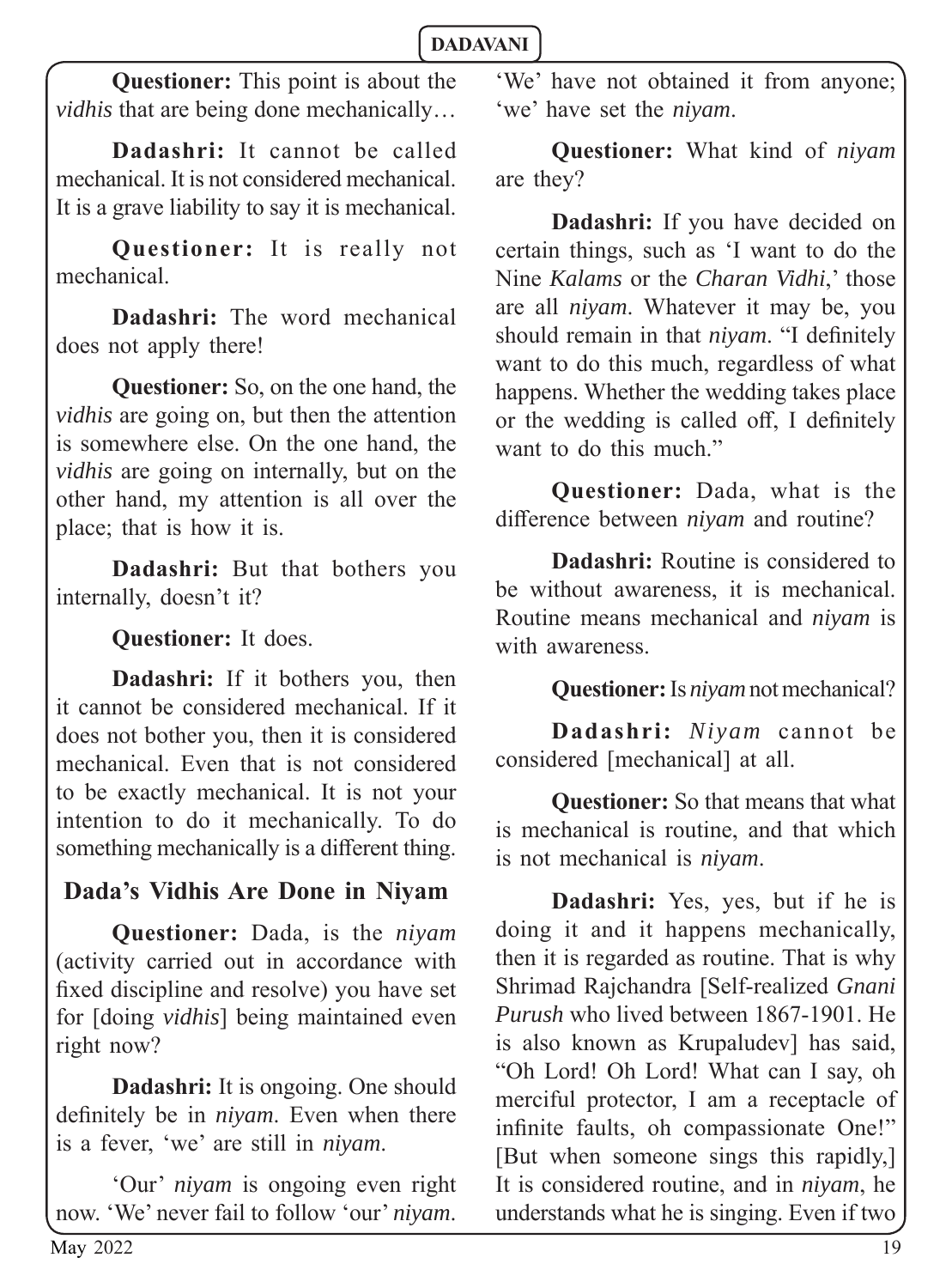sentences have become routine, he bears in mind that these two sentences have become routine; that is considered *niyam*.

# **The Speaker, the 'Reader', and the Knower**

**Questioner:** Dada, I should have the inner intent that I want to sing, '*Dada Bhagwan Na Aseem Jai Jai Kar Ho* (Infinite glorious salutations to Dada Bhagwan),' but from within I feel, 'I do not want to do it.' So in such a case, how can I develop my sincerity?

**Dadashri:** What does sincerity mean? If a person is cutting vegetables and he keeps singing, "*Dada Bhagwan Na Aseem Jai Jai Kar Ho*," then that is not considered sincerity. It is referred to as sincerity when one keeps 'reading' whatever is being said, and He remains the Seer of whether what is being 'read' is being 'read' correctly or not.

**Questioner:** Dada, we should be 'reading' it from within, and what should we do after that?

**Dadashri:** 'You' should Know whether he is 'reading' it properly or not. So there is the speaker, the 'reader', and the Knower. The extent to which You remain as the Knower, that is sincerity. When You become the 'reader', that comes in second place. And this [being the speaker] comes in third place. People of these three 'classes' will reach the 'station'. However, the internal bliss varies for them. The first one is the bliss of the 'upper class'.

**Questioner:** If the Seer that is there at the subtle level Sees, 'He is not reading properly,' then what should be done?

**Dadashri:** No, there is nothing to be done. If You Know that he is not 'reading' properly, then You are in the 'first class'. 'You' are the Knower of whether or not he is 'reading' properly. Then, if You are 'reading' it and he is speaking it, that falls under the 'second class'. And when you are saying it but not 'reading' it, then that falls under the 'third class'. All three of these 'classes' are going to reach the same 'station', but the bliss for all three of them will be different.

**Questioner:** So Dada, what are all these different [states of] bliss? In what way are these different [states of] bliss experienced?

**Dadashri:** In the first, the bliss of complete *samadhi* prevails. As You are the Seer, it means that You have become the Self in its entirety, and when You remain as the 'reader', that is sincerity, and when you don't even 'read', that is not sincerity.

# **Purity Increases Through the Practice of 'Reading'**

**Questioner:** Just now, we talked about the fact that, "One speaks, 'reads', and Sees the one who 'reads'." And if it is not being 'read', then what's being spoken is heard and One Sees the one who is listening. Is that also considered sincerity?

**Dadashri:** This state as the Seer [of] the 'reader'] is much better. The overall design is correct, but it [Seeing the listener] is not as beneficial as this. If You can 'read' it, then it is very good. Then later, once You are able to 'read' it simultaneously and You become accomplished in the 'reading' part, then You can engage in the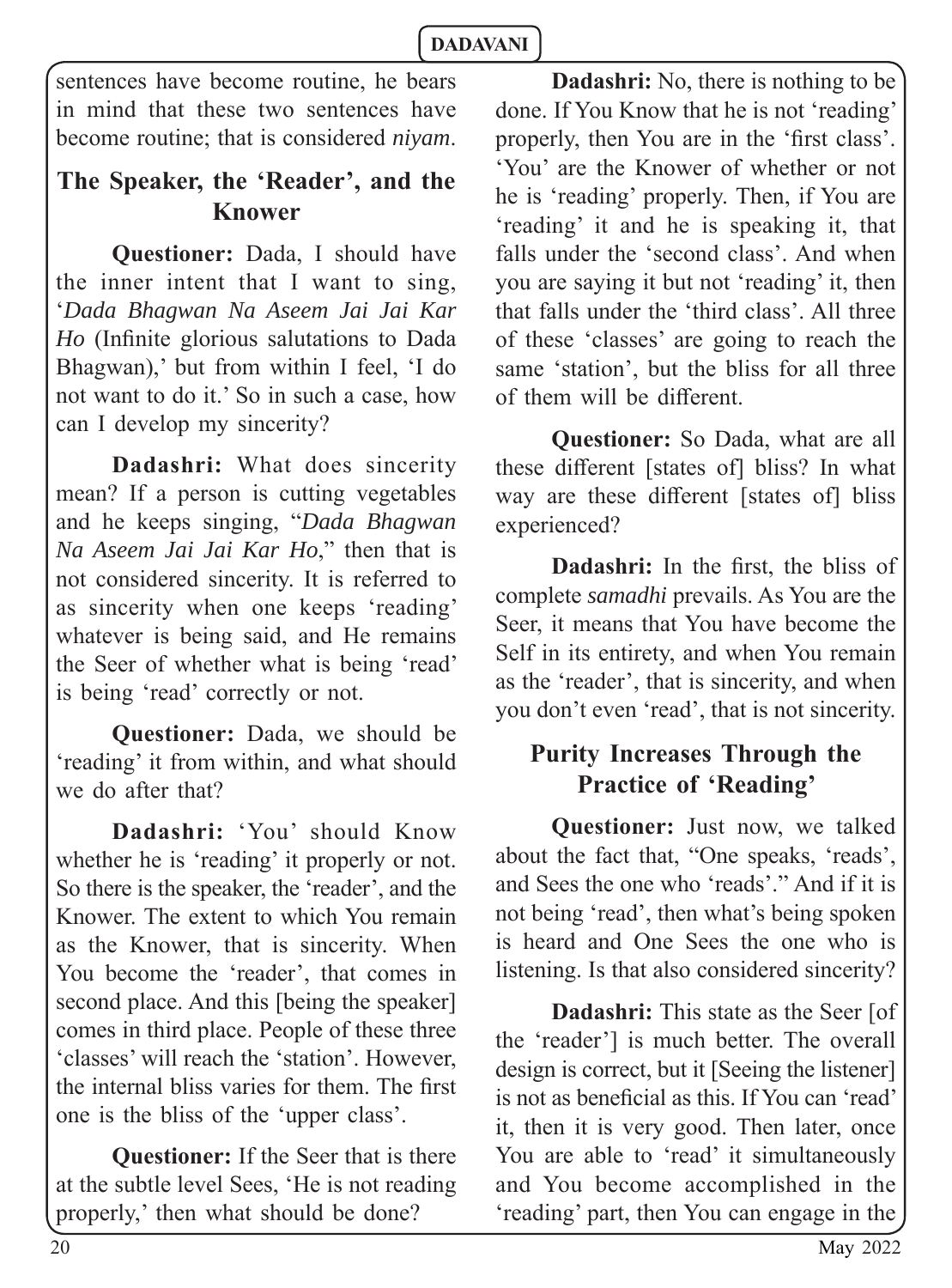activity of Knowing, 'How much is being 'read'? How is it being 'read'? What is being 'read'?' And beyond this, there is no further accomplishment that remains [to be achieved].

**Questioner:** So Dada, when I am listening, at the moment, at this stage, there is more concentration while listening than while 'reading'. Do I then need to progress from the stage of listening to that of 'reading'?

**Dadashri:** 'Reading' is very helpful. You have not actually tried doing that.

**Questioner:** Dada, when you are telling us to 'read', are you referring to 'reading' in the mind? Are you saying that it should be visualized with [closed] eyes, the words should be seen in the mind?

**Dadashri:** What is being 'read' here is visualized. '*Namo Bhagavate Vasudevaya*' can be visualized in large letters, in legible letters.

**Questioner:** That takes some time. In that case, within the span of ten minutes, I would be able to say, "*Dada Bhagwan Na Aseem Jai Jai Kar Ho*," only ten times.

**Dadashri:** There is no problem if it takes a long time. There is no need to rush, but purity is required. However much is visualized, there is that much purity.

**Questioner:** Do I need purity to visualize these letters?

**Dadashri:** Yes.

**Questioner:** Dada, it is only when One has become pure that this happens, isn't it? It can only be 'read' when it has become completely pure from within, isn't it?

**Dadashri:** No. Just See how much is being 'read' and as You gradually practice this, then it will begin to become pure within. Even if it has not become pure, if You do this, then it will become pure.

That which would be attainable after going through a hundred thousand lifetimes is what we have to complete in one lifetime. The loss of infinite lifetimes has to be recovered in one lifetime. Therefore, You should conduct yourself more in accordance with what Dada says. Moreover, this is a straightforward, easily attainable, natural and spontaneous path!

# **The Kashay Have to Cease When the Charan Vidhi Is Being Done**

**Questioner:** Can I recite it [the *Charan Vidhi*] if *kashay* (anger, pride, deceit, and greed) are present in the mind?

**Dadashri:** It is best if it is said when the *kashay* are present. The *kashay* will have to stop, they have to leave at that time, they have to vacate the home. Just as when a tigress comes, does anyone stick around? So when You recite this, the *kashay* make their way out.

Thus, all the *kashay* that are filled will continue discharging, however many that are filled. And You should keep Seeing them and tell Chandubhai, 'Do *pratikraman*, recite the *Charan Vidhi*  again.' That's all, nothing else. 'You' have to clear it by Seeing it. That is considered having cleaned it. If it has been cleaned, then You can remain in *upayog*, and if it hasn't been cleaned, then the *upayog* will vacillate. It may remain at times and not at other times.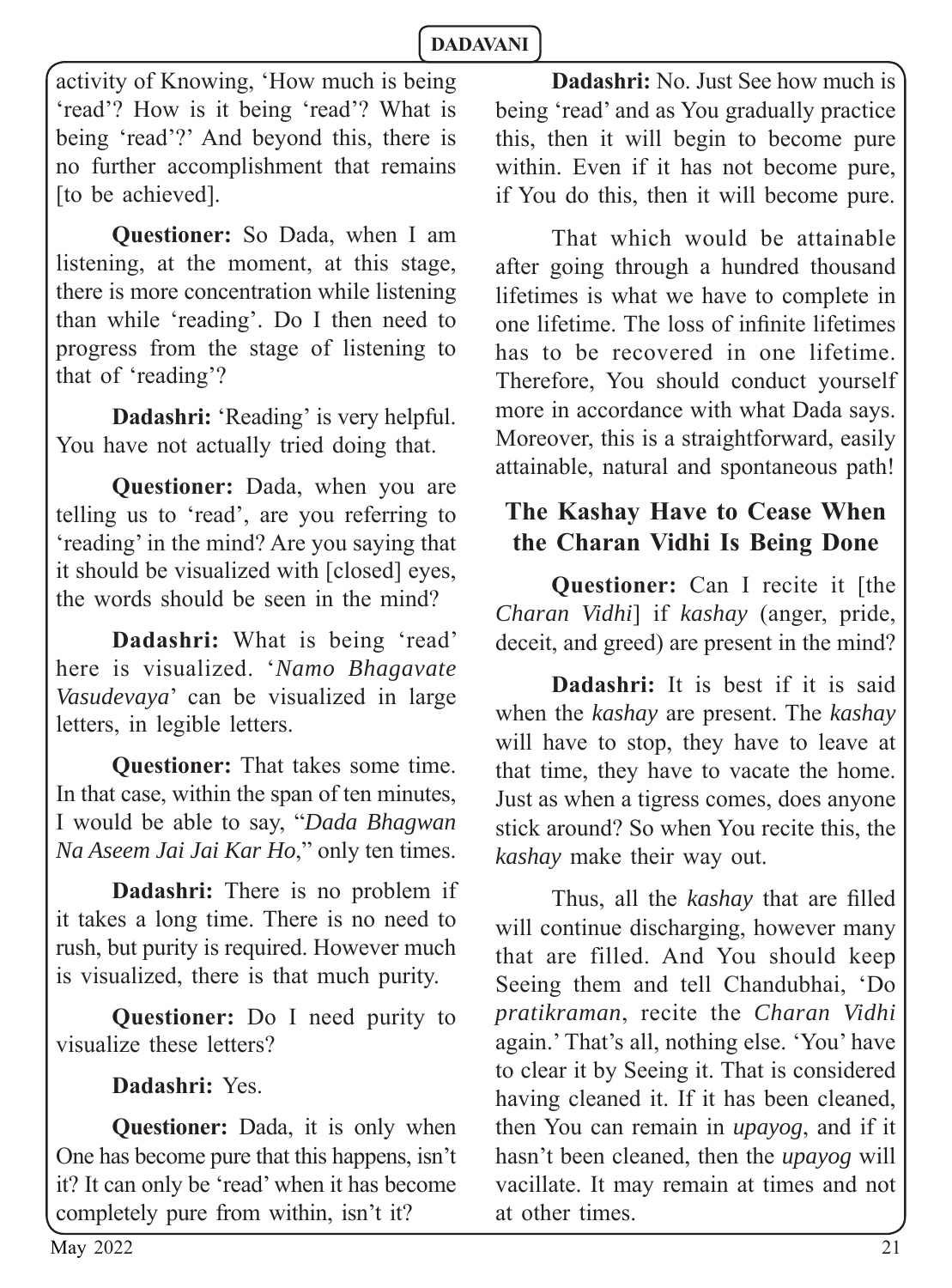# **The Upayog to Remain Free From Sexuality and Kashay**

It is worth sitting here and understanding this talk. 'You' do not need to do anything. For You, the belief (*drashti*) has changed. Now, what do You have to do after the belief has changed? Maintaining the belief that 'I am pure Soul' is *shuddha upayog* (pure applied awareness of the Self). To See the pure Soul in the other person is *shuddha upayog*. Not Seeing the other person as a doer is also *shuddha upayog*. Now, You should maintain *shuddha upayog.*

If *shuddha upayog* does not prevail, then You should maintain an *upayog* that is free of *kashay* and sexuality. Meaning, You should maintain such *upayog* to ensure that sexuality and *kashay* do not arise. Maintaining an *upayog* which is free of the inclination towards sexuality and the inclination towards *kashay* is considered as *upayog*, so our spiritual songs are considered to be free from sexuality and *kashay*. Then, the *Charan Vidhi* that we do is also considered to be [*upayog* that is] free from sexuality and *kashay*. Then even [while reciting] the *Trimantra*, the effect [of the *upayog*] is maintained really well.

When you are alone, then the *upayog*  may not remain. But when everyone comes together and the *Trimantra* is spoken in unison, then You can remain in *upayog*, isn't it? Thus, You should definitely remain in *upayog*. In fact, You have encountered good circumstances to maintain *upayog*. What do you think?

**Questioner:** That is correct.

**Dadashri:** As you have had a

multitude of karma [which enables you to attend *satsang*] coming your way, that is why the circumstance of maintaining *upayog* came about. So You should feel a lot of bliss that, 'Well, I have encountered a good multitude of karma.' If You cannot do *samayik* (introspective analysis as the Self), then don't do it. However, if You do it, then it is good. Whatever You do, You should do it precisely, properly, and You should remain sincere to it. Yes, but it should definitely remain so for You, shouldn't it! As You are sitting here, Your time is being spent exclusively on *satsang*, isn't it? Yet You may still be searching, 'What is out there that will help to remain in *upayog*?' To remain in *upayog*, You should recite the *Trimantra*, then You will be able to remain in *upayog*. And all the tools that we have here are for the purpose of helping One maintain *upayog*. That is why 'we' have said that if you sing the spiritual songs (*pado*), then the relative and the Real will carry on parallel to each other. Moreover, all the spiritual songs are such that they bring joy. They are not such that they make you feel bored.

**Questioner:** While singing the spiritual songs, we may be speaking the words, but the attention may be elsewhere; what is that considered?

**Dadashri:** That is all considered mechanical. Mechanical means without *upayog* and when a task is done with *upayog*, it is considered *jagruti*.

#### **If You Cannot Remain as the Knower-Seer, Then Do the Vidhi**

**Questioner:** Dada, when the filled stock of karma comes out, what should I do to remain in the Self at that time?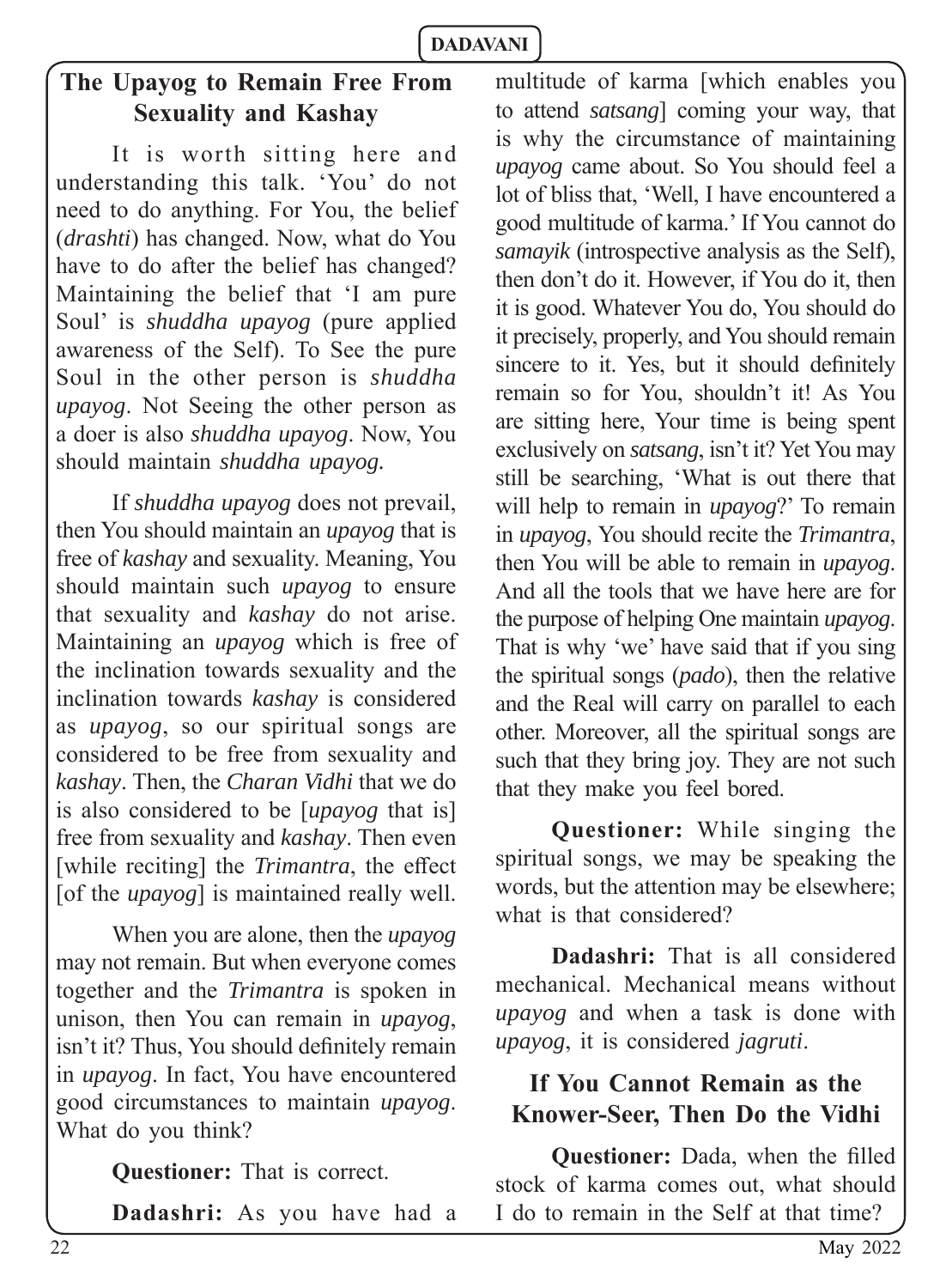**Dadashri:** 'You' Know that this is the filled stock of karma. And if you remain busy in work and you become engrossed in it, then you no longer listen to it. When the filled stock of karma comes out, keep one type of *vidhi* decided on [beforehand], that you want to recite this *vidhi*. If this is followed in exactness, then when you recite it, that stock will leave on its own.

**Questioner:** That is correct. What you are saying does happen; that layer leaves.

**Dadashri:** Yes, that is all.

**Questioner:** At that time, it does not affect me at all

**Dadashri:** After the *Gnan* manifested for 'us', the filled stock of karma was coming out; that was when 'we' had laid out such *vidhi*. So when such filled stock of karma would come out, 'we' would start doing the *vidhi*.

**Questioner:** But however much the filled stock of karma is continuously flowing, that much continuous *jagruti* should remain, shouldn't it?

**Dadashri:** Of course.

**Questioner:** It can only be tackled if the corresponding continuous *jagruti* prevails?

**Dadashri:** No, but *jagruti* is needed. And it is indeed present in our *mahatmas*  (Self-realized Ones in *Akram Vignan*), but it aggravates them a little, so they become defeated.

Whatever stock of karma was filled. if You do not pay attention to it when it unfolds, then that stock is 'useless'. If You do not pay any significant attention to it, then it will leave on its own, even if it is full of garbage. When you pay attention to it, when you become engrossed in it, that is considered *vikalp* (the false notion of 'I am Chandubhai'). So if You keep Seeing it or complete other work internally, then it becomes 'useless'.

It becomes clear only through the process of Seeing; there is no other solution. If you do not know how to See it, then set some other experiment.

**Questioner:** So there are two ways, aren't there? Either I don't pay attention to it and become occupied in the *vidhi* or something else, or else I remain as its Knower.

**Dadashri:** 'You' should remain as the Knower, and if you are not able to, then there is that other way. There is greater benefit in remaining as the Knower-Seer, there is lesser benefit in the other case.

**Questioner:** What's the benefit? What do you mean by greater benefit?

**Dadashri:** To Know and See is considered Real *Purusharth* (progress as the Self); nothing can be compared to that!

If You cannot remain as the Knower-Seer, then pay attention somewhere else. Read the *Navkar Mantra* or recite some other *vidhi.* Recite the *Charan Vidhi*, then 'read' it.

# **Dada Does Vidhi With Complete Shuddha Upayog**

**Questioner:** Dada, when Your *vidhis* are going on, You are the Knower-Seer of that too, aren't You?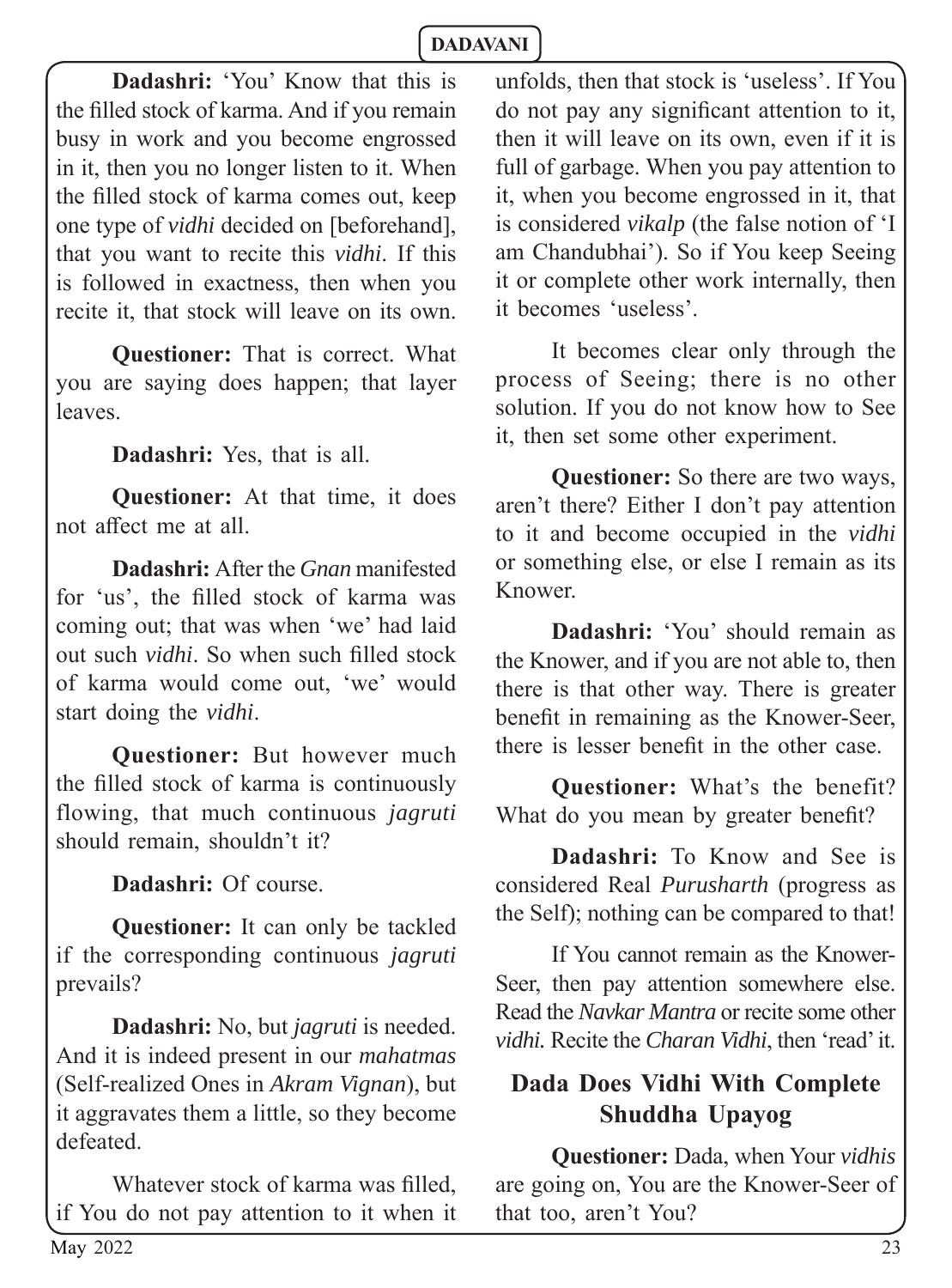**Dadashri:** Yes, that too is correct! 'Our' *vidhi* is never [done] without remaining as the Knower-Seer. It is done with *upayog*, so whenever any mistake is made, it is definitely in 'our' awareness. If there is a 'photo' of someone within, then I can see the exact face. When 'we' say, "*Namo Arihantanam*," 'we' can see the living Lord (*Arihant*).

**Questioner:** When I am free, if I say, 'I am pure Soul' or I keep reading the *Charan Vidhi*, then is that considered *upayog*?

**Dadashri:** Yes. You should memorize the *Charan Vidhi* to the extent that while being seated, you can recite it with your eyes closed, You can visualize each and every word without the book; there is no greater relationship of the Knower and the object to be known (*Gnata*-*gneya*) than this! That is considered *shuddha upayog*! To recite the *Charan Vidhi* from memory and simultaneously 'read' it; that is all *shuddha upayog*!

**Questioner:** This is something new I learned, that to 'read' it is a very good thing.

**Dadashri:** Yes, it is the object to be known (*gneya*) and You are the Knower (*Gnata*). 'We' sit here all day, so tell 'us', what should 'we' maintain 'our' *upayog* in? On some days, there may not be any 'customers' [spiritual seekers] who come here. What if there are no 'customers' at all? When there are 'customers', [the *upayog* is in the] 'customers', but when there aren't any customers, where should 'we' keep 'our' *upayog*? 'We' have many kinds of *upayog*; they are all *shuddha upayog* (pure applied awareness as the Self).

This is because 'we' do not have any *shubha upayog* (focused awareness of the relative self, characterized by wishing well for and being benevolent towards others). Nor do You have *shubha upayog*. All of You have *shuddha upayog*, but You do not fully know how to do 'business' with *shuddha upayog*. So, the 'customers' often go away empty-handed. Not only do You not make any 'profit', but the 'customers' also have to go back emptyhanded. Whereas for 'us', the 'customers' hand everything over to 'us'.

**Questioner:** You do get small periods where there is a pause. For example, when this lady walked in just now, you had a conversation going on, then once it ended, meaning the conversation got cut short, there was a span of two minutes in between, before a new conversation started up. So in the span of those two minutes, what happens to you? Does something immediately…

**Dadashri:** 'We' are in 'our' *upayog*. In that *upayog*, 'our' *vidhis* are also going on within. These conversations are going on, the *vidhis* are going on, and some other things are also going on. And 'we' also know where the *vidhi* has stopped and 'we' converse with you. Once the conversation ends, the *vidhis* resume. Later, I converse with you again.

**Questioner:** Because when you get one or two spare minutes…

**Dadashri:** A minute, even if 'we' get a second, 'we' have that in 'our' calculation. 'We' do not 'doze off' [lapse in awareness]. You should not think that 'we' are 'dozing off' somewhere.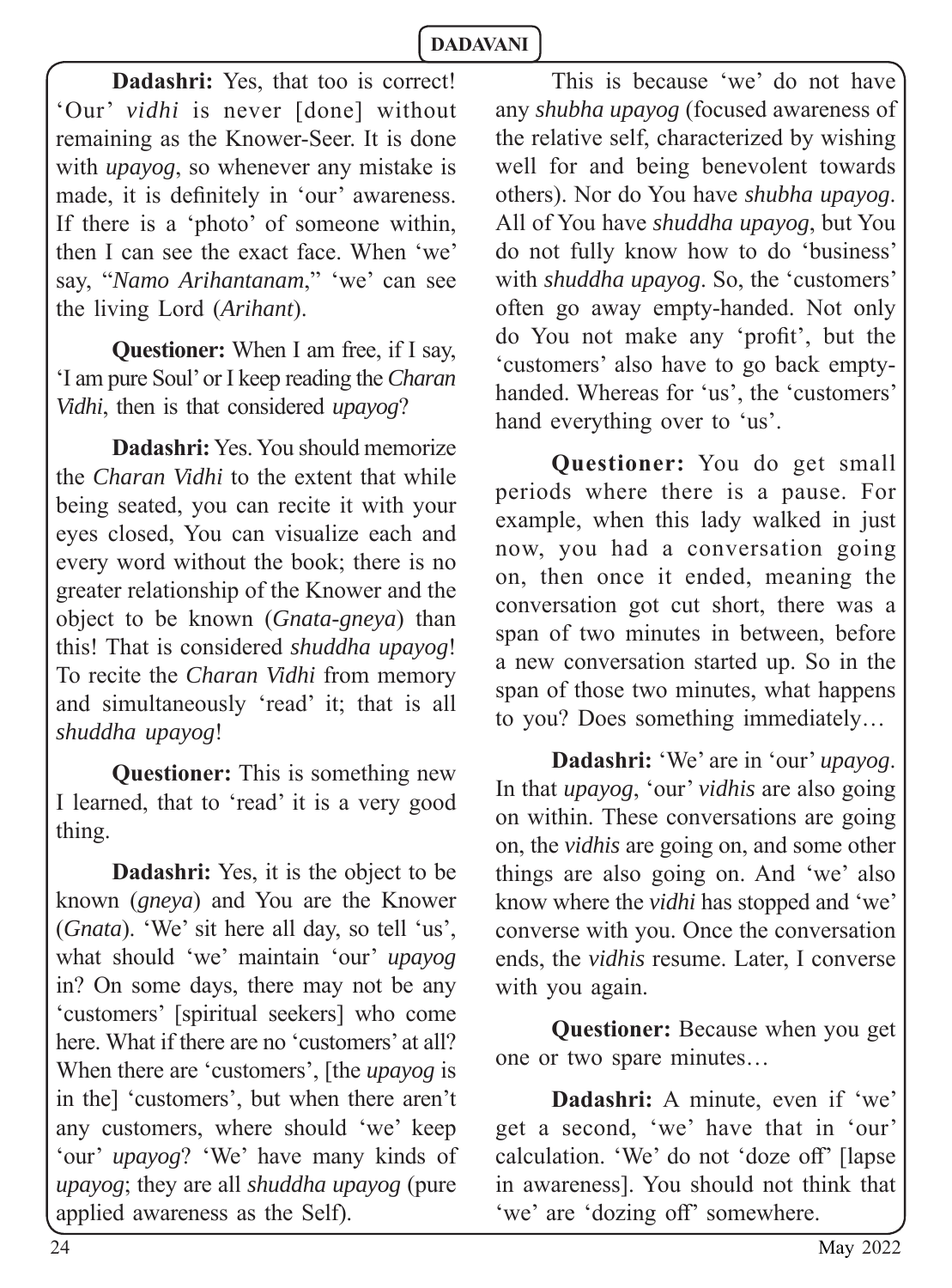**Questioner:** Where does your *upayog* primarily remain?

**Dadashri:** It is undoubtedly *shuddha upayog* that remains for 'us'. If there is nothing else going on, then 'we' do some setting. Something like this, if there is free time, then 'we' set this [*shuddha upayog*]. If the relationship of the Knower and object to be known (*Gnata*-*gneya*) dwindles, and the object to be known ceases to be Seen, then the Self cannot be left unoccupied. This is because It is the continuous Knower (*Gnayak*); moreover, It is considered the eternal illumination. The object to be known should be reflected within It. As long as the object to be known is not reflected, it is not considered *shuddha upayog*. So, 'we' quickly insert something like this [the *vidhis*] wherever 'we' can. So that lasts about an hour or an hour and a half, and then all these people ask, "What are you doing?" So 'we' tell them, "'We' are doing *vidhi*." 'We' do *vidhi* like this for two to two and a half hours daily. That *vidhi* has to be done until midnight. Even during the day, the *vidhi* has to be done.

If 'we' are not able to do *vidhi* in the midst of a large crowd, if there are many 'customers', then it is done at midnight or at one in the morning. 'We' may have a lot of 'customers' today, but 'we' may not tomorrow, so 'we' will miss out on that. Thus, that account [of *shuddha upayog*] should definitely be set.

#### **The Vidhis Do Not Allow One to Enter Worldly Life**

**Questioner:** Is it that while the external circumstances are going on, there are other thoughts going on internally?

**Dadashri:** 'Our' *vidhis* are set in such a way that 'we' have no time for that. What is that *vidhi*? It is an arrangement that does not allow entry into worldly life.

**Questioner:** Are the *vidhis* set in such a way that even when the external worldly interactions are going on, the *vidhis* are set within?

**Dadashri:** They are all indeed set like this.

**Questioner:** They do not allow entry into worldly life.

**Dadashri:** They do not allow the developing 'I' (*pote*) entry into worldly life. 'We' do not have any kind of my-ness (*mamata*), so no thoughts arise for 'us'! However, the thought of this temple [the construction of the Trimandir] does arise. And even if the thought does not arise, only the desire of entering in the thoughts about the temple arises. However, it is only when 'we' get the scope to do so, isn't it? Otherwise, how would 'we' think about it?

**Questioner:** Is it that you don't get that scope because you are doing *vidhi*?

**Dadashri:** There is no time interval in between, is there! No one gets a time interval in between. Hirabaa [Dadashri's wife] does not get such a time interval; no one gets it.

**Questioner:** Yesterday, there was a discussion about those wooden doors [for the Trimandir], so at that time, what happened with the *vidhi*?

**Dadashri:** There was some time interval in between on that day.

**Questioner:** Similarly, when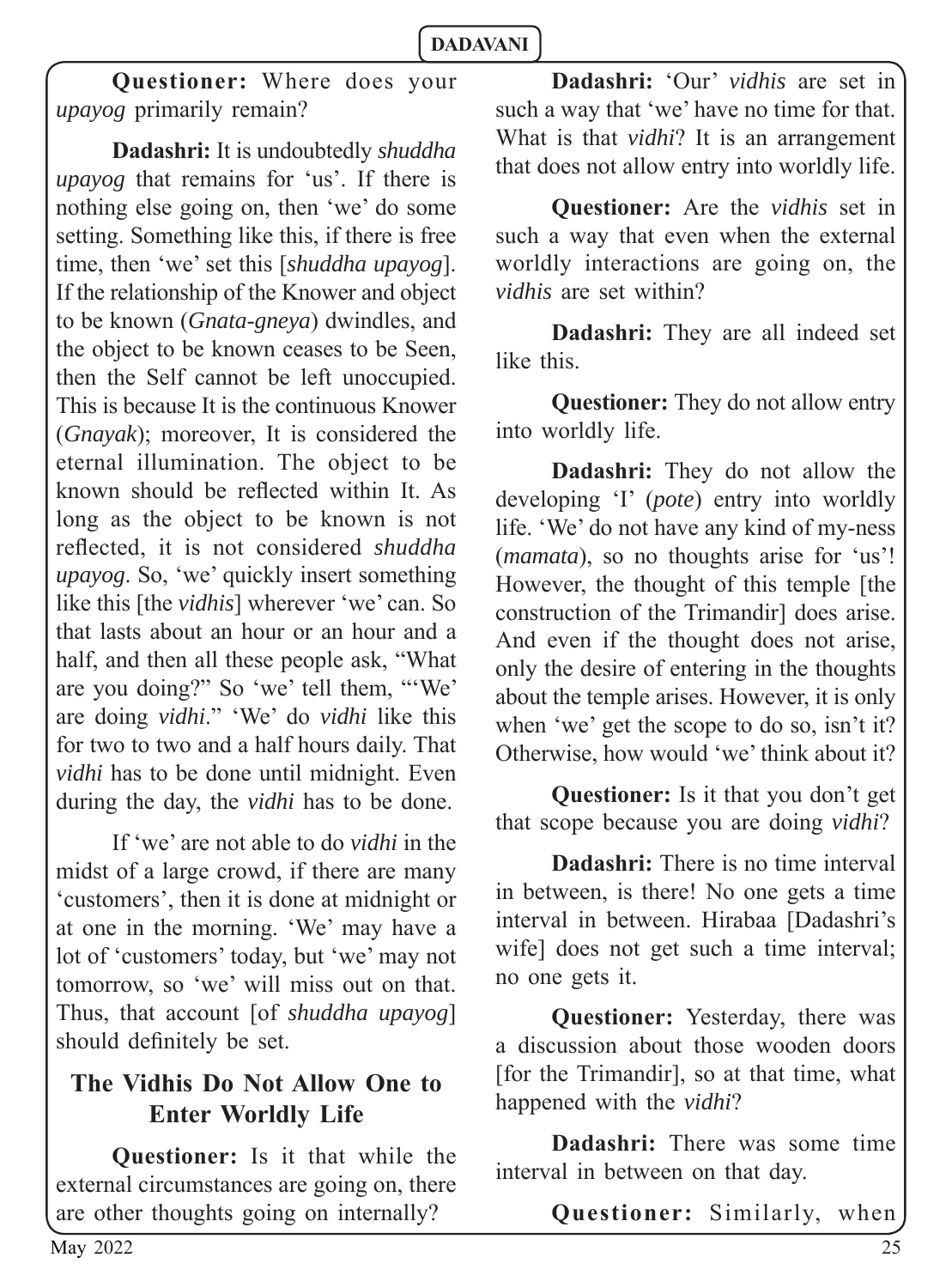discussion came up about the marble, there was detailed discussion on it.

**Dadashri:** There was a time interval in between.

**Questioner:** When that gentleman came, you asked him how things were going with him, that entire conversation took place.

**Dadashri:** There was a time interval in between, but 'we' did not get the scope to think about that conversation. And if someone from outside comes, then 'we' get the time interval in between.

**Questioner:** So all of that happens based on the *nimit* (evidentiary instrument).

**Dadashri:** Based on the external *nimit*, 'we' have to compulsorily stop [the *vidhi* that is going on internally]. This is because it will appear improper as per the norms of worldly interactions, won't it! When someone asks a question, 'we' have to give an answer, don't we! Otherwise, it would be considered improper as per the norms of worldly interactions, wouldn't it! The other person would think, 'I have come here, but Dada is not speaking with me.'

**Questioner:** So based on that *nimit*, it all comes out [the conversation starts up].

**Dadashri:** At that time, it is not suitable to do the *vidhi* internally. 'We' cannot stop [the external circumstance]. If there is no external circumstance, and the worldly interactions do not look improper under any circumstance, then the *vidhi*  will not allow [other thoughts] entry, will it! If 'we' want to think about something, then the thought will get a chance to arise

after twelve days, when it gets the scope to enter. The thought gets a scope to enter after many days, so how must it be? How much activity must there be within?

**Questioner:** So then there is no scope for even sleeping.

**Dadashri:** It certainly does not allow sleep to enter!

**Questioner:** What is in that *vidhi*?

**Dadashri:** The *vidhi* contains something that does not allow One to enter worldly life. There is the *Charan Vidhi*, the *Namaskaar Vidhi*, the Nine *Kalams*; many of 'our' *vidhis* have been publicly disclosed.

This is a way to neutralize worldly life. All these worldly entanglements of yours get cut off, the external relationships get cut off. There is no need to build the internal relationship, but there is a need to let go of the external ones.

**Questioner:** So when One is absorbed in the *vidhi*, does the relationship with worldly life become disconnected?

**Dadashri:** It gets interrupted. That is indeed the purpose. The more time that goes into it, that much of your worldly life gets disconnected.

# **The Jagruti Increases With This Arrangement**

**Questioner:** If I sit around idly the entire day, if I don't have any work, then what should I do to remain in *upayog*, to remain in the Self?

**Dadashri:** For one thing, you should do *nididhyasan* of Dada. Secondly, You should See whoever comes and goes as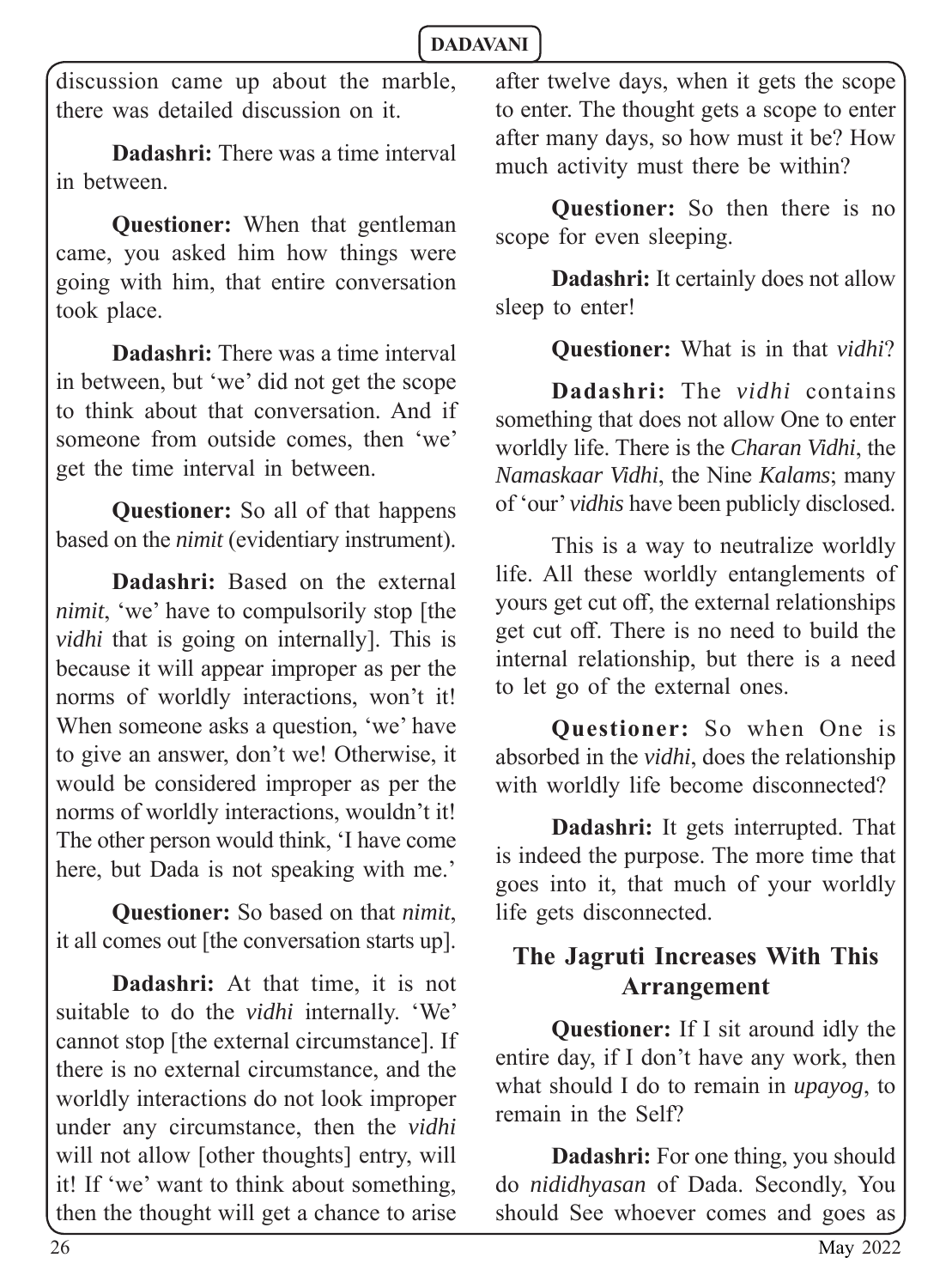pure [Soul]. If someone shatters some glasses, then See the one who shattered the glasses as pure [Soul]. You should not see him as the doer. Take all of this into your consideration.

If there is nothing else to do, then recite the *Charan Vidhi*. You have been given a lot of things to do. Recite the Nine *Kalams*, the mantras [*Trimantra*]. What do you typically have planned out?

**Questioner:** I am not able to do the *Charan Vidhi*. I am able to do the Nine *Kalams* and all that.

**Dadashri:** Read the *Charan Vidhi*. Recite the *Charan Vidhi* from memory, in a way that You can 'read' it [internally, with your eyes closed].

**Questioner:** When I do *nididhyasan*  of you, do I have to [recite] the properties of the Self alongside?

**Dadashri:** [For new *mahatmas*…] You don't need to [recite] the properties of the Self [right now]. All You need to do is to follow the five *Agnas* I have given You. You will not be able to become steady in the properties of the Self. And for that, recite whatever is stated in the *Charan Vidhi* that has been given. The energy (*shakti*) increases through *nididhyasan*. *Jagruti* increases through the *Charan Vidhi*.

**Questioner:** The *Charan Vidhi* that I do, is that for *jagruti*?

**Dadashri:** The *jagruti* increases through that. Day by day, the *jagruti* increases. The *avaran* (veils of ignorance over the Self) keep breaking and the *jagruti* keeps increasing. As for your mistakes, You realize them when someone points them out to you, don't You?

**Questioner:** I realize some of them on my own.

**Dadashri:** Yes, but when You do not realize them, 'we' have to point them out to You, don't 'we'? Later on, there is no need to point them out. Sooner or later, You have to make enough progress whereby You are able to See them for Yourself.

**Questioner:** How can *jagruti* increase?

**Dadashri:** 'One' is awakened after attaining *Gnan*. Subsequently, the *jagruti* increases in accordance with how much One follows the five *Agnas*. And One is able to follow the *Agnas* because of the *jagruti*, which in turn increases the *jagruti*. There is no other solution.

**Questioner:** So however much the *jagruti* increases, that much progress is made.

**Dadashri:** The progress is indeed of the *jagruti*. However much 'sleep' [lack of *jagruti*] there is, there is that much difficulty. When does *jagruti* increase? It is when *parigrah* (a sense of possessiveness and inner attachment towards worldly things) decreases. As one's needs decrease, the *jagruti* increases.

**Questioner:** But Dada, do I have to do anything to increase the *jagruti* in order to remain in the state as the Knower and Seer?

**Dadashri:** The *jagruti* is bound to increase. If a person attains Dada's *Gnan*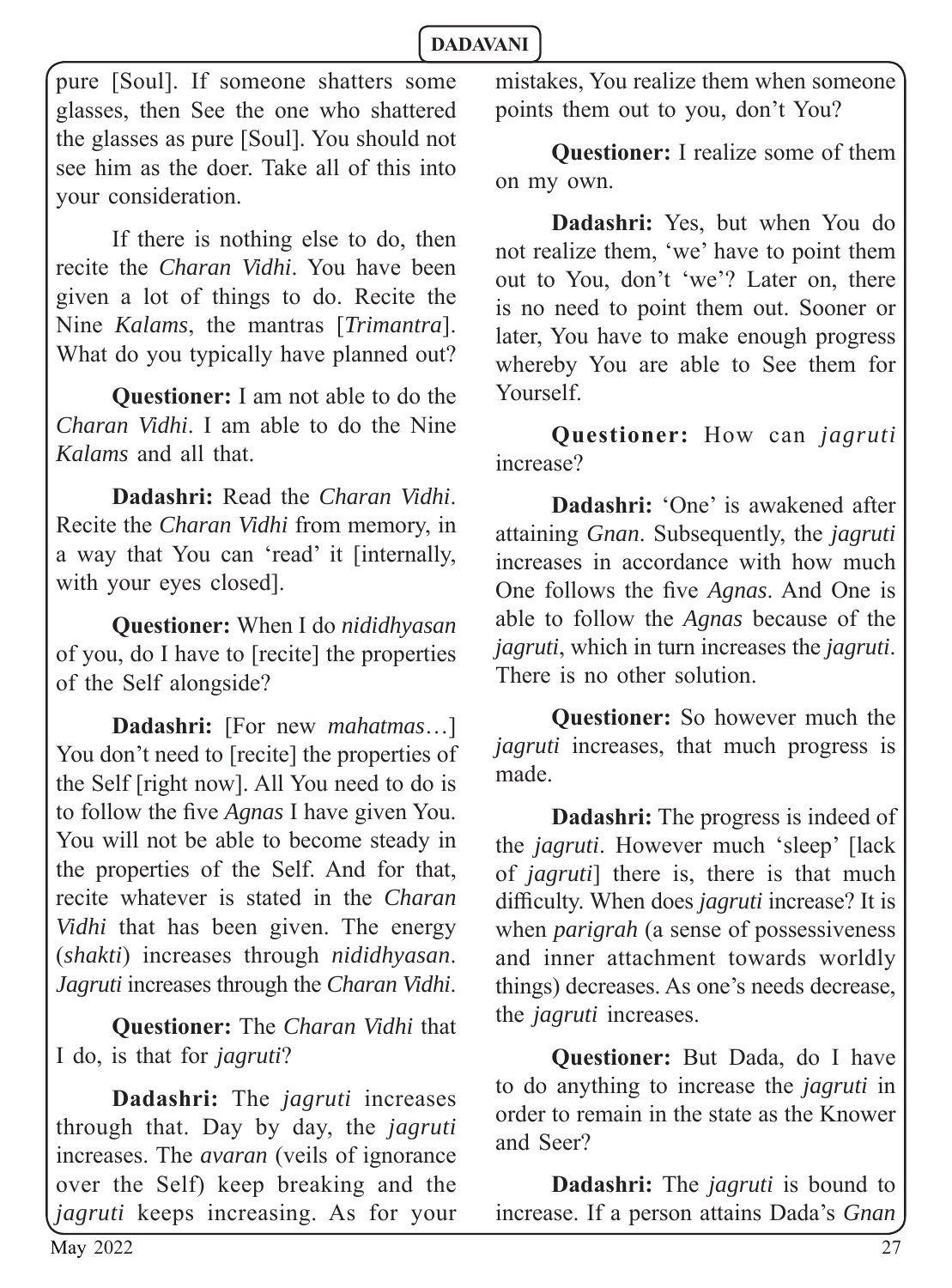and follows the five *Agnas*, then there is nothing but *jagruti*.

**Questioner:** What should I do to follow the five *Agnas* to an even greater extent?

**Dadashri:** Yes, it will increase to a greater extent. As you have received Dada's blessings, it will increase. As you receive Dada's blessings, do *darshan* (live connection with the *Gnani Purush* through eye contact), do *vidhi*, it increases.

**Questioner:** We are supposed to constantly See our *prakruti* (relative self) and if we are not able See it, then what factor is at work there?

**Dadashri:** The veil of ignorance (*avaran*). That veil of ignorance actually needs to be broken.

**Questioner:** How can it be broken?

**Dadashri:** Here [in *satsang*], as it breaks through the *vidhis* (special inner energies attained from the *Gnani*) day by day, it is gradually Seen. As it was, it was all full of veils of ignorance anyway, nothing could be Seen. Now, gradually, You are able to See. That veil of ignorance does not allow You to See everything.

# **The Jagruti Increases Through That**

**Questioner:** You have given us *Atma Gnan* (the Knowledge of the Self), you have told us to remain in the five *Agnas* and read the *Charan Vidhi*. Is there anything else more pressing that we need to do?

**Dadashri:** Of the five *Agnas* 'we' have given You, even if You constantly follow just one of them, then that is more than enough.

If You follow the five *Agnas*, then You can experience a state that is comparable to that of Lord Mahavir's; I can give you that in writing. I can give you a guarantee in writing that You will experience *samadhi* (a state that is free from the effects of mental, physical, and externally-induced problems) that is comparable to that of Lord Mahavir's! And even if You follow just one instead of all five, the responsibility is still 'ours'.

**Questioner:** Why does it not become natural and spontaneous with regard to the *Agnas*?

**Dadashri:** That is One's own shortcoming.

**Questioner:** Which shortcoming is it?

**Dadashri:** It is a shortcoming in the *jagruti*. 'One' has to set the *upayog* to a certain extent, doesn't he?

One man was doing the *Charan Vidhi* while lying down. It would have taken him twenty-five minutes to complete it were he alert, in a seated position. But it took him two and a half hours to complete it while lying down. Why is that?

**Questioner:** He nodded off in the middle of it.

**Dadashri:** No, spiritual apathy (*pramaad*) would set in, so he would forget how much he had recited. So then he would recite it again.

Our Science is so wonderful; it is not possible for any interference to take place. Does it [the *jagruti*] remain to a certain extent?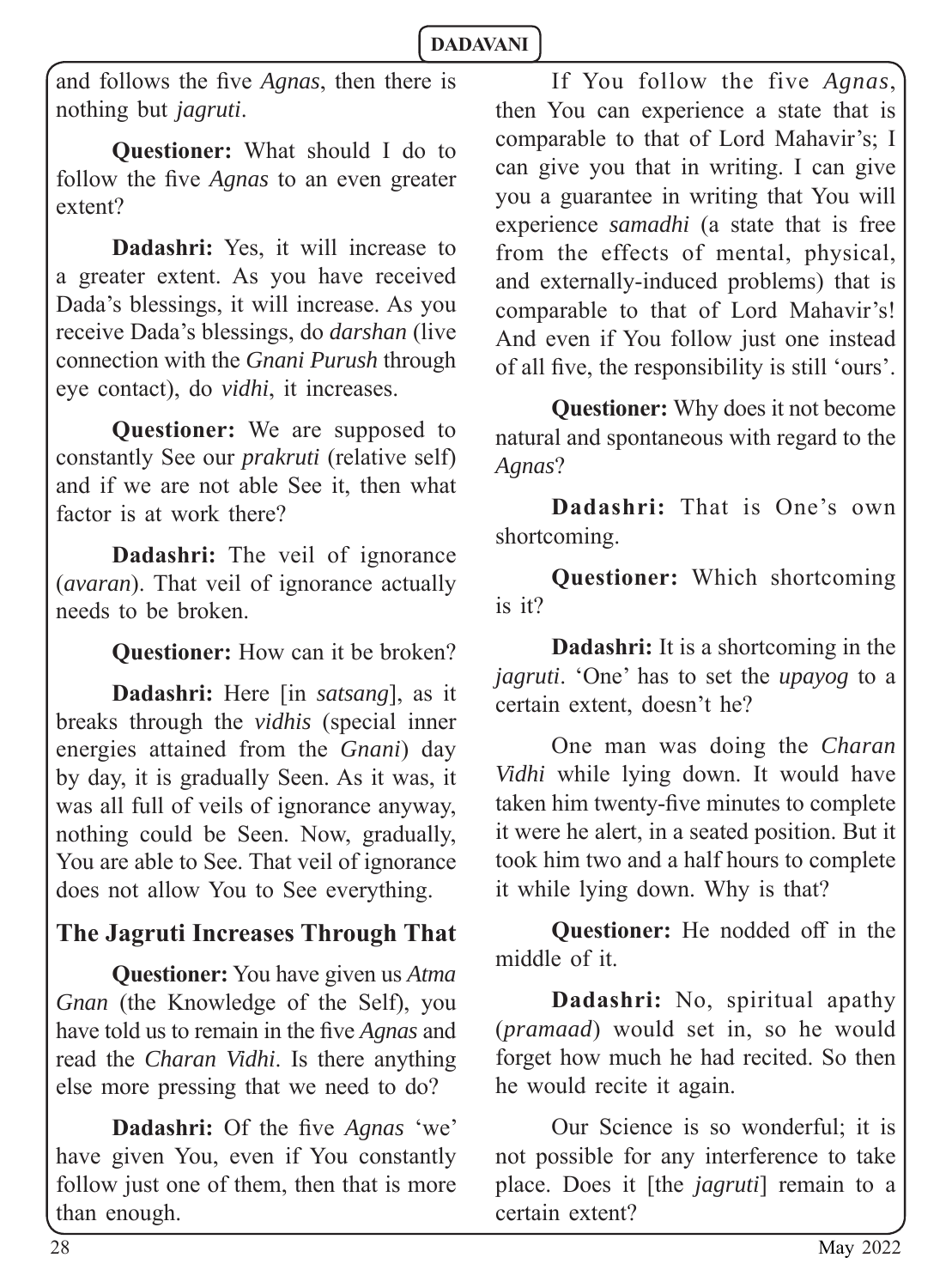Questioner: [Yes, it remains to a certain extent, but] It is not that easy to practice the five *Agnas* [completely], is it! That [*pramaad*] draws the mind away!

**Dadashri:** What's so hard about Seeing the pure Soul while walking along the road? Say the doctor tells you to not eat with the right hand for eight to ten days. So your job is to simply remember that much, isn't it? So all you have to do is to maintain some awareness, isn't it? If the awareness does not remain, then that hand ends up being utilized. This has been the wrong practice since time immemorial.

These five sentences [*Agnas*] are very profound sentences! These sentences are very 'basic' [simple] to understand; nonetheless, the basics are so profound. They become understood gradually. They may appear to be simple, and they are indeed easy, but there are many other obstacles, aren't there! Thoughts may be running in the mind, a tornado may be whirling within, smoke may be building up, so then how can One possibly See the relative and the Real as separate?

**Questioner:** Sometimes, you ending up giving a cautionary remark based on an evidence.

**Dadashri:** That naturally ends up happening with a rare person. If he is very close to 'us', then it may happen; otherwise, it does not. This is because it is only of use if he can see it for himself. Otherwise, if I were to tell him, then on the contrary, it would remain as it is without giving any benefit, and he would become preoccupied with it. Of what use would that be? He does all the *vidhis*, he does *seva* [while remaining in the five *Agnas*], so his *jagruti* will proliferate!

# **Whatever of Dada's You Do, You Are Doing It for Your Own Self**

You should read the *Charan Vidhi* twice a day. You may even fall asleep while reciting the other *vidhis*, that is acceptable. Once you wake up and become alert again, if the *vidhi* starts up again, even then it is fine. However, that will not do for the *Charan Vidhi* [referring to the *Nischay-Vyavahar Charan Vidhi*; the Vidhi for the Relative and the Real], there cannot be any breaks in it.

The awareness that 'I am pure Soul' remains. As the awareness of the pure Soul is there, the manifestation of the Self increases day by day. [The purpose of] All these *aartis* and *vidhis* of ours is to manifest our very own Self.

All this is devotion (*bhakti*) towards Your own Self. There is nothing of anyone else here. Whatever of Dada's you do, you are 'doing' for Your own Self. If you do *arati*, you are 'doing' it of Your own Self. If you praise Dada, that too is of Your own Self. It is all of Your own Self. It is Your own Self that is blossoming in all this.

All those who have been given the power of the manifest Self over here, they are actually progressing for their own Self only. This Science is such that no one has to do [worship] for anyone else, One is automatically 'doing' it for One's own Self. 'One' is doing it to attain One's own state of completion (*purnahuti*).

#### **~ Jai Sat Chit Anand**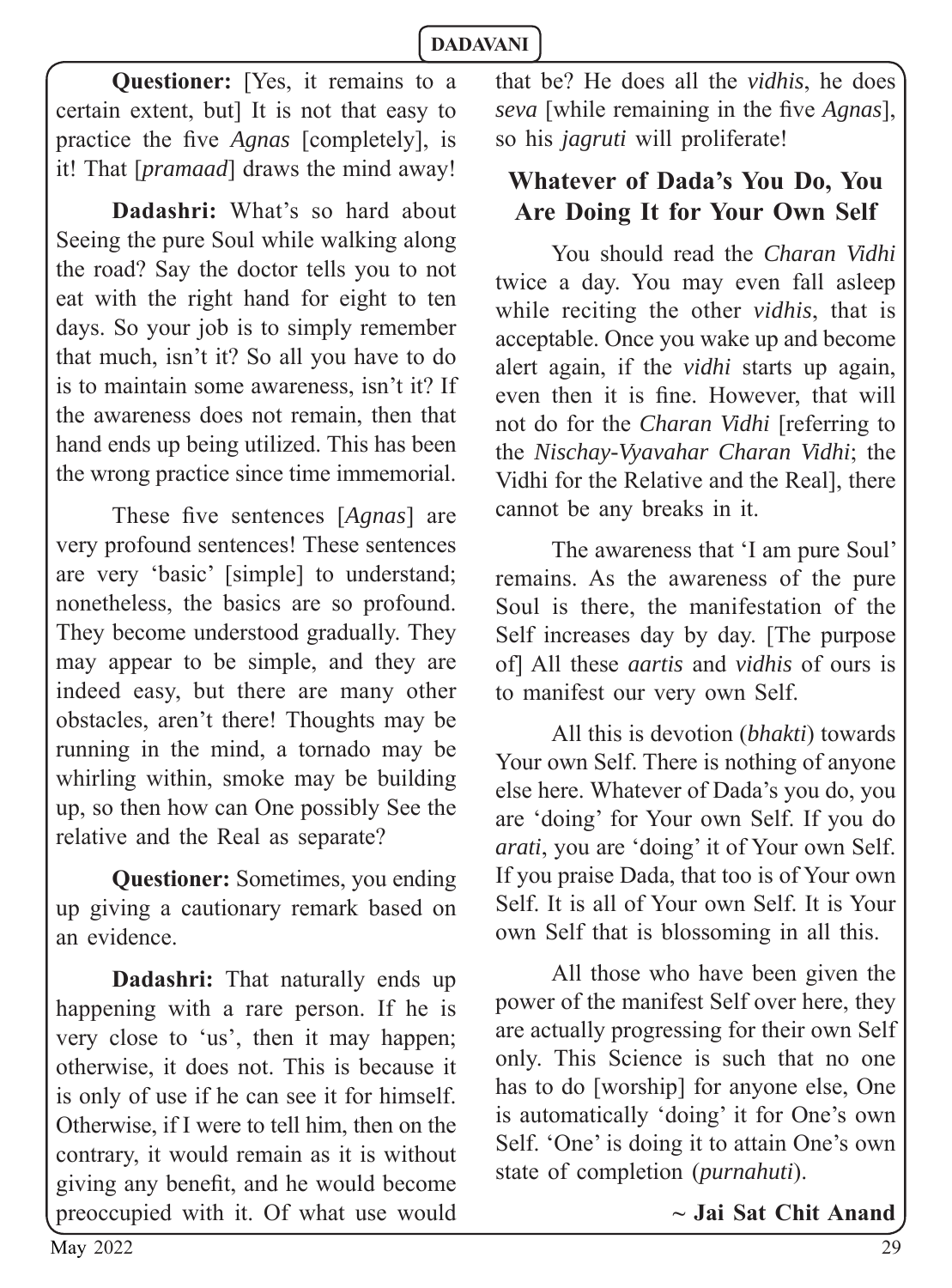| Pujyashree's USA-Canada Gnanvidhi & Gurupurnima Schedule - 2022      |     |          |          |                                    |                                                                                                     |
|----------------------------------------------------------------------|-----|----------|----------|------------------------------------|-----------------------------------------------------------------------------------------------------|
| USA & Canada: +1-877-505-DADA (3232) Email - info@us.dadabhagwan.org |     |          |          |                                    |                                                                                                     |
| Date                                                                 | Day | From     | To       | <b>Event</b>                       | Venue                                                                                               |
| 18-Jun                                                               | Sat | 4:30 PM  | 7:30 PM  | Gnanvidhi                          | Unity Atlanta, 3597 Parkway Lane<br>Norcross, GA 30092, Atlanta                                     |
| 19-Jun                                                               | Sun | 4:30 PM  | 7:30 PM  | Gnanvidhi                          | HSNC Temple - Cultural Hall, 309 Aviation<br>Pkwy, Morrisville, NC 27560, Raleigh                   |
| 26-Jun                                                               | Sun | 4:30 PM  | 7:30 PM  | Gnanvidhi                          | Edison Hotel, 3050 Woodbridge avenue,<br>Edison, NJ 08837, New Jersey                               |
| $2$ -Jul                                                             | Sat | 5:00 PM  | 8:00 PM  | Gnanvidhi                          | DFW Hindu Temple, 1605 N Britain Rd,<br>Irving, TX 75061, Dallas, TX                                |
| 4-Jul                                                                | Mon | 4:00 PM  | 7:00 PM  | <b>English Gnanvidhi</b>           | Sheraton Phoenix Downtown, 340 N. 3rd<br>Street, Phoenix, AZ 85004, Phoenix                         |
| 8-Jul                                                                | Fri | 8:30 PM  | 10:00 PM | Pujyashree<br>Welcome              |                                                                                                     |
| 9-Jul                                                                | Sat | 10:00 AM | 12:30 PM | Satsang                            |                                                                                                     |
| 9-Jul                                                                | Sat | 4:30 PM  | 7:00 PM  | Satsang                            |                                                                                                     |
| $10$ -Jul                                                            | Sun | 10:00 AM | 12:30 PM | Aptaputra<br><b>Satsang</b>        | (Gurupurnima Celebration)                                                                           |
| $10$ -Jul                                                            | Sun | 4:30 PM  | 7:30 PM  | Gnanvidhi                          | Sheraton Phoenix Downtown                                                                           |
| 11-Jul                                                               | Mon | 10:00 AM | 12:30 PM | <b>Pran Pratishtha</b>             | 340 N. 3rd Street<br>Phoenix, AZ 85004                                                              |
| $11$ -Jul                                                            | Mon | 4:30 PM  | 7:00 PM  | Satsang (Hindi)                    |                                                                                                     |
| $12$ -Jul                                                            | Tue | 10:00 AM | 12:30 PM | <b>Satsang (PMHT)</b>              |                                                                                                     |
| $12$ -Jul                                                            | Tue | 4:30 PM  | 7:00 PM  | <b>Satsang</b>                     |                                                                                                     |
| $13$ -Jul                                                            | Wed | 8:00 AM  | 9:30 AM  | Poojan-Aarti &<br><b>Message</b>   |                                                                                                     |
| 13-Jul                                                               | Wed | 10:00 AM | 12:30 PM | Gurupurnima<br>Darshan             |                                                                                                     |
| 13-Jul                                                               | Wed | 4:30 AM  | 7:00 PM  | Gurupurnima<br><b>Darshan</b>      |                                                                                                     |
| $14$ -Jul                                                            | Thu | 10:30 AM | 12:00 PM | <b>GP Sevarthi's</b><br>Q&A & Exp. |                                                                                                     |
| 17-Jul                                                               | Sun | 4:30 PM  | 7:30 PM  | Gnanvidhi                          | Jain Society of Metropolitan Chicago<br>435 Illinois Rte 59, Bartlett, IL 60103,<br>Chicago, IL     |
| 23-Jul                                                               | Sat | 5:00 PM  | 8:00 PM  | Gnanvidhi                          | Sringeri Vidya Bharati Foundation - SVBF<br>80 Brydon Dr, Etobicoke, ON M9W 4N6,<br>Toronto, Canada |

**Owned by : Mahavideh Foundation** Simandhar City, Adalaj - 382421, Dist-Gandhinagar.

© 2022, Dada Bhagwan Foundation. All Rights Reserved.

**Contacts : Adalaj Trimandir**, Simandhar City, Ahmedabad-Kalol Highway, **Adalaj**, Dist. **:** Gandhinagar-382421, **Gujarat, India**. **PH. :** 9328661166-77, **E-MAIL:** DADAVANI@DADABHAGWAN.ORG **WEB :** WWW.DADABHAGWAN.ORG **Mumbai :** 9323528901, **USA-Canada :** +1 877-505-3232, **UK :** +44 330-111-3232 **Australia :** +61 402179706, **Kenya :** +254 722 722 063, **Germany :** +49 700 32327474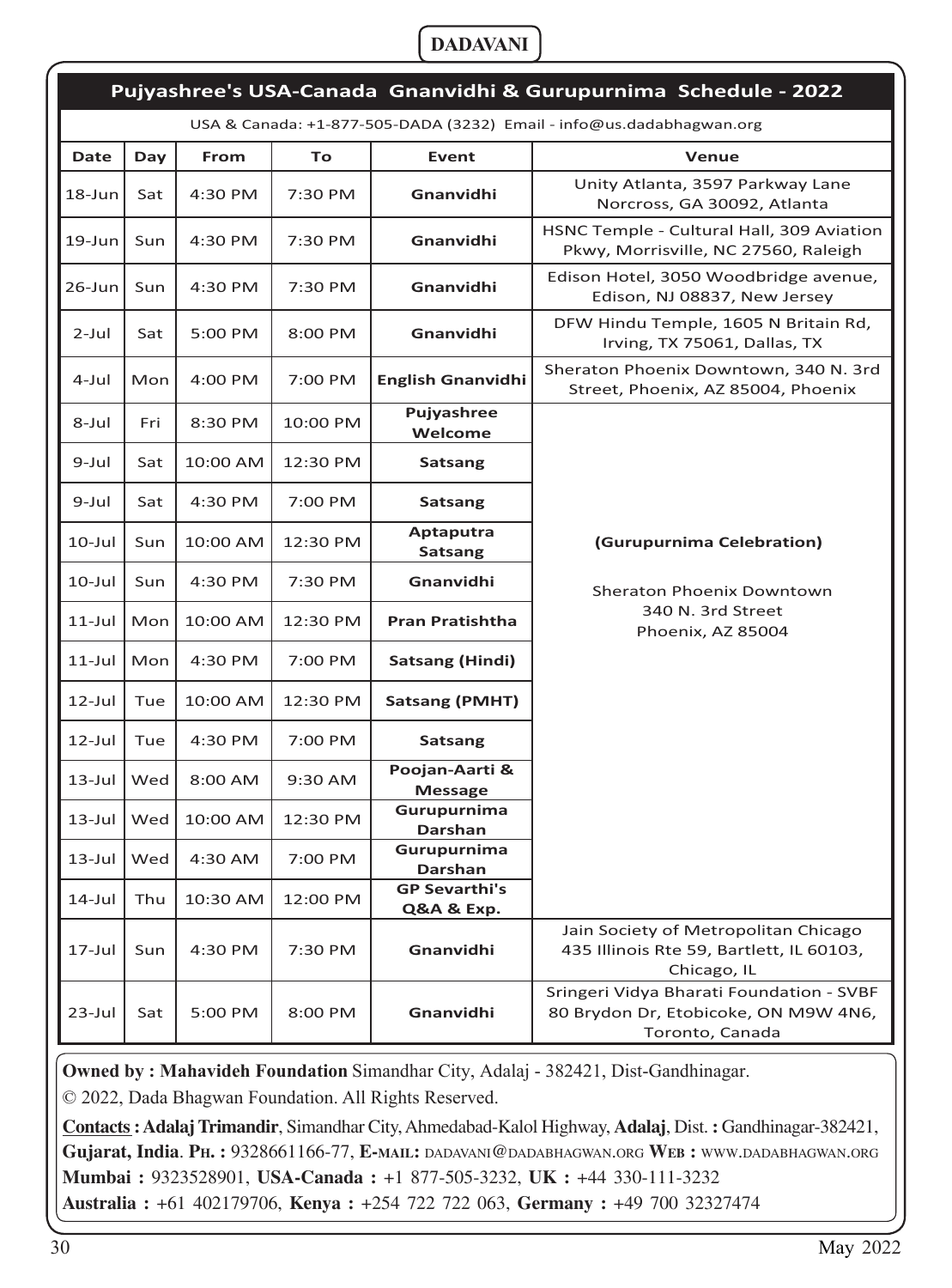



Adalaj : Spiritual Retreat For Married Women (WMHT) : Dt. 30 March to 03 April 2022



Kolkata: Satsang - Gnan Vidhi: Dt. 8 to 10 April 2022